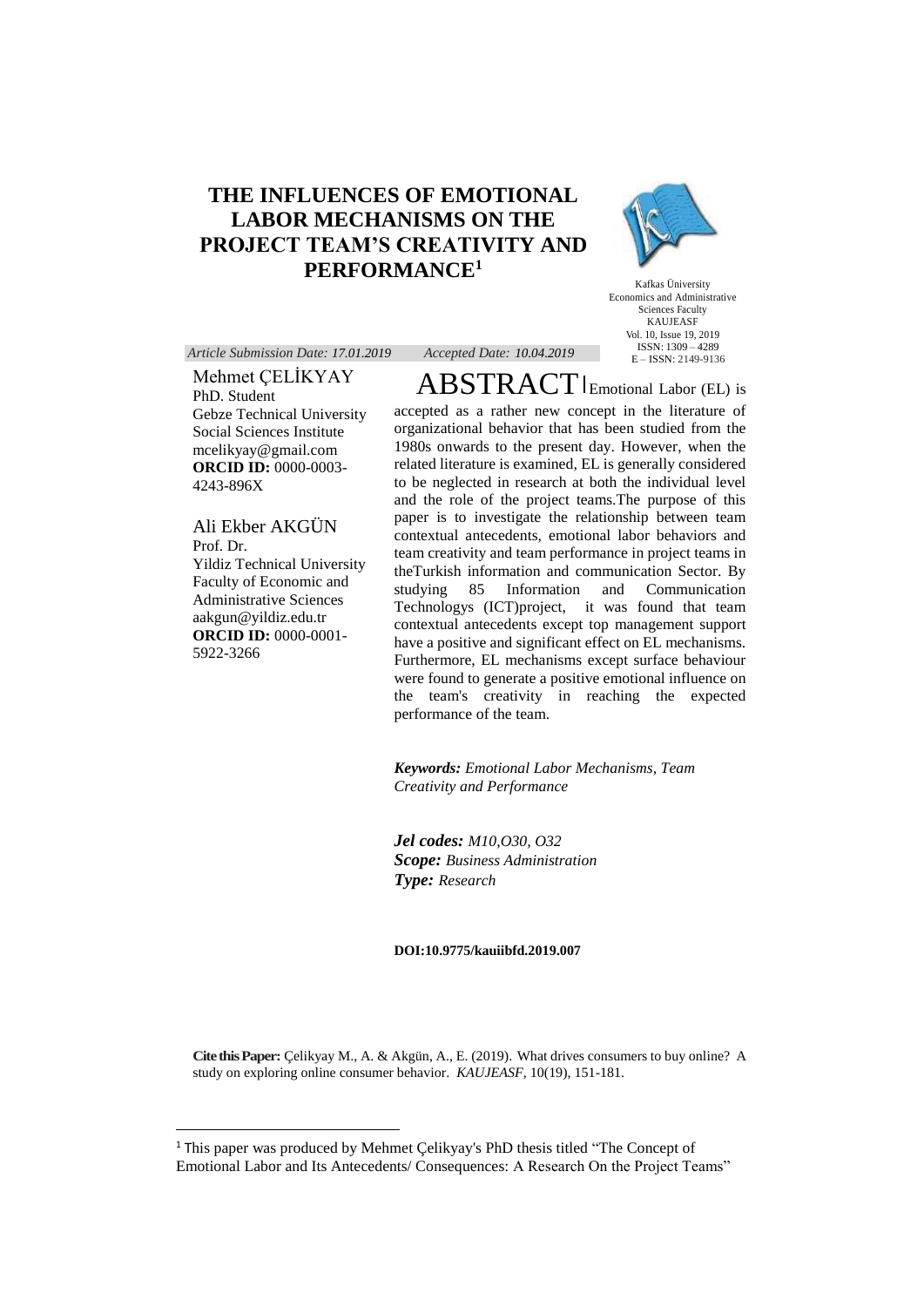# **DUYGUSAL EMEK MEKANİZMALARININ TAKIM YARATICILIĞI VE TAKIM PERFORMANSI ÜZERİNDEKİ ETKİLERİ<sup>2</sup>**



Kafkas Üniversitesi İktisadi ve İdari Bilimler Fakültesi KAÜİİBFD Cilt, 10, Sayı 19, 2019 ISSN: 1309 – 4289 E – ISSN: 2149-9136

*Makale Gönderim Tarihi: 17.01.2019 Yayına Kabul Tarihi: 10.04.2019*

## Mehmet ÇELİKYAY Doktora Öğrencisi

Gebze Teknik Üniversitesi Sosyal Bilimler Enstitüsü mcelikyay@gmail.com **ORCID ID:** 0000-0003-4243- 896X

Ali Ekber AKGÜN Prof. Dr. Yıldız Teknik Üniversitesi İktisadi ve İdari Bilimler Fakültesi aakgun@yildiz.edu.tr **ORCID ID:** 0000-0001-5922- 3266

 $\overline{a}$ 

OZ | Duygusal Emek(DE), örgütsel davranış literatüründe 1980'li yıllardan günümüze kadar üzerinde çalışılan oldukça yeni bir kavram olarak kabul edilmektedir. Ancak ilgili literatür incelendiğinde, yapılan araştırmalarda duygusal emeğin genel olarak bireysel seviyede ele alındığı , proje takımlarındaki rolünün ihmal edildiği görülmektedir. Bu çalışmanın amacı, Türkiye bilgi ve iletişim sektöründeki proje ekiplerinde takımsal öncüller, duygusal emek davranışları, takım yaratıcılığı ile takım performansı arasındaki ilişkiyi incelemektir.85 farklı Bilgi ve İletişim Teknolojisi (BİT) projesi incelendiğinde, üst yönetim desteği öncüllerinin mekanizmaları üzerinde anlamlı etkisi olduğu bulunmuştur. Ayrıca yüzeysel davranış dışındaki DE mekanizmalarının, takımdan beklenen performansa erişilmesinde takım yaratıcılığı üzerinde olumlu duygusal etkiler yarattığı görülmüştür.

*Anahtar Kelimeler: Duygusal Emek Mekanizmaları, Takım Yaratıcılığı ve Performansı*

*JEL Kodu: M10,O30,O32 Alanı: İşletme Türü: Araştırma*

**Atıfta bulunmak için:** Çelikyay M., A. & Akgün, A., E. (2019). Duygusal emek mekanizmalarının takım yaratıcılığı ve takım performansı üzerindeki etkileri. *KAÜİİBFD,* 10(19), 151-181.

<sup>2</sup> Bu araştırma Mehmet Çelikyay'ın "Duygusal Emek Kavramı,Öncülleri ve Sonuçları: Proje Takımları üzerinde Bir Araştırma'' adlı doktora tez çalışmasından elde edilmiştir .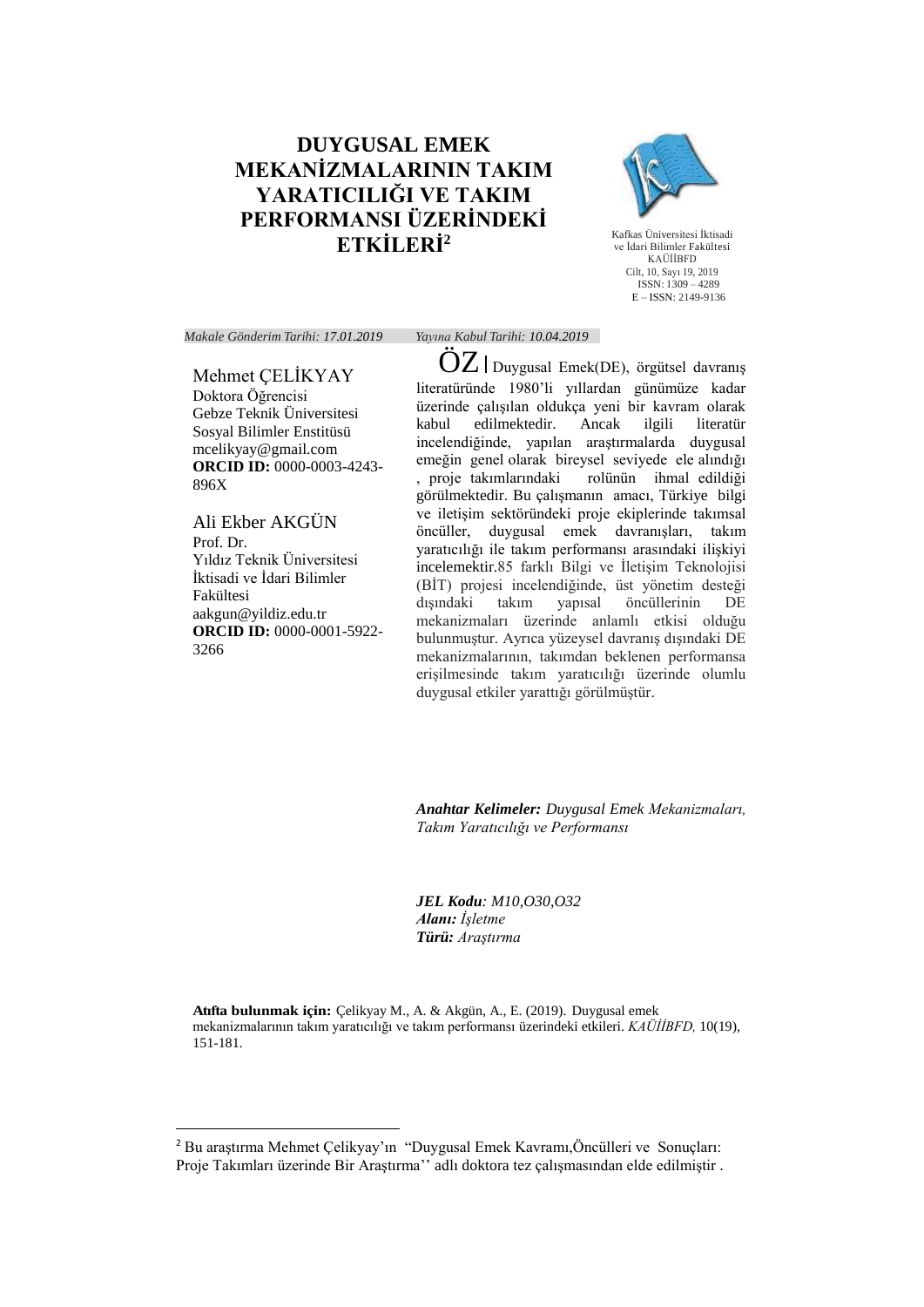## **1. INTRODUCTION**

All over the world, projects have become a means to enhance organizational performance and competitiveness. The use of project work is a clear trend in businesses and organizations, that makes project management a rapidly developing discipline in modern service societies (Seiler et al.,2012). In the ICT sector, which has a multidisciplinary and complex structure, project-based teamwork has become a widely preferred organizational norm. And as the use of teams becomes a structural norm, it is expressed as a requirement to be able to maximize the talents of team members in order to improve their performance and maintain their competitiveness (Günsel, 2008). As a social process in team work, the mutual interaction of the team members is important, and at these stage emotions are engaged. Clearly, understanding and controlling feelings in teams is important for correct decision making, open thinking and achieving performance at optimum levels. Especially in information-intensive projects, social interactions help various feelings to emerge and the management of these emotions in accordance with team goals and objectives is also significant in resulting team outcomes (Akgün et al.,2011; Barczak et al.,2010). Behaviors and expressions that team members exhibit in order to form a team are examined under the concept of "Emotional Labor", a specific type of labor.

## **2.LITERATURE REVIEW**

 In order to better understand the scope of this research, some concepts such as team and project should be explained briefly. *Teams* are one of the most important organizational structures possessing a level of difficulty and complexity that individual work can not.Also,teams are required to achieve business results that can be achieved by a joint study, which deals with multiple functional units. *A Project* is a temporary endeavour with a definite start and a definite end, undertaken to create a unique product, service, or result. Therefore a project is not an ongoing effort; the end is reached when the project objectives have been achieved, or when the project is terminated because its objectives will not or cannot be met, or when the need for the project no longer exists (PMI, 2013)

## 2.1. **Team Structurel/Contextual Antecedents**

 An organizational structure, context or environment is defined as a set of inclusive structures and external systems that facilitate or inhibit the tasks for which the team is responsible (Denison et al., 1996), Organizational context,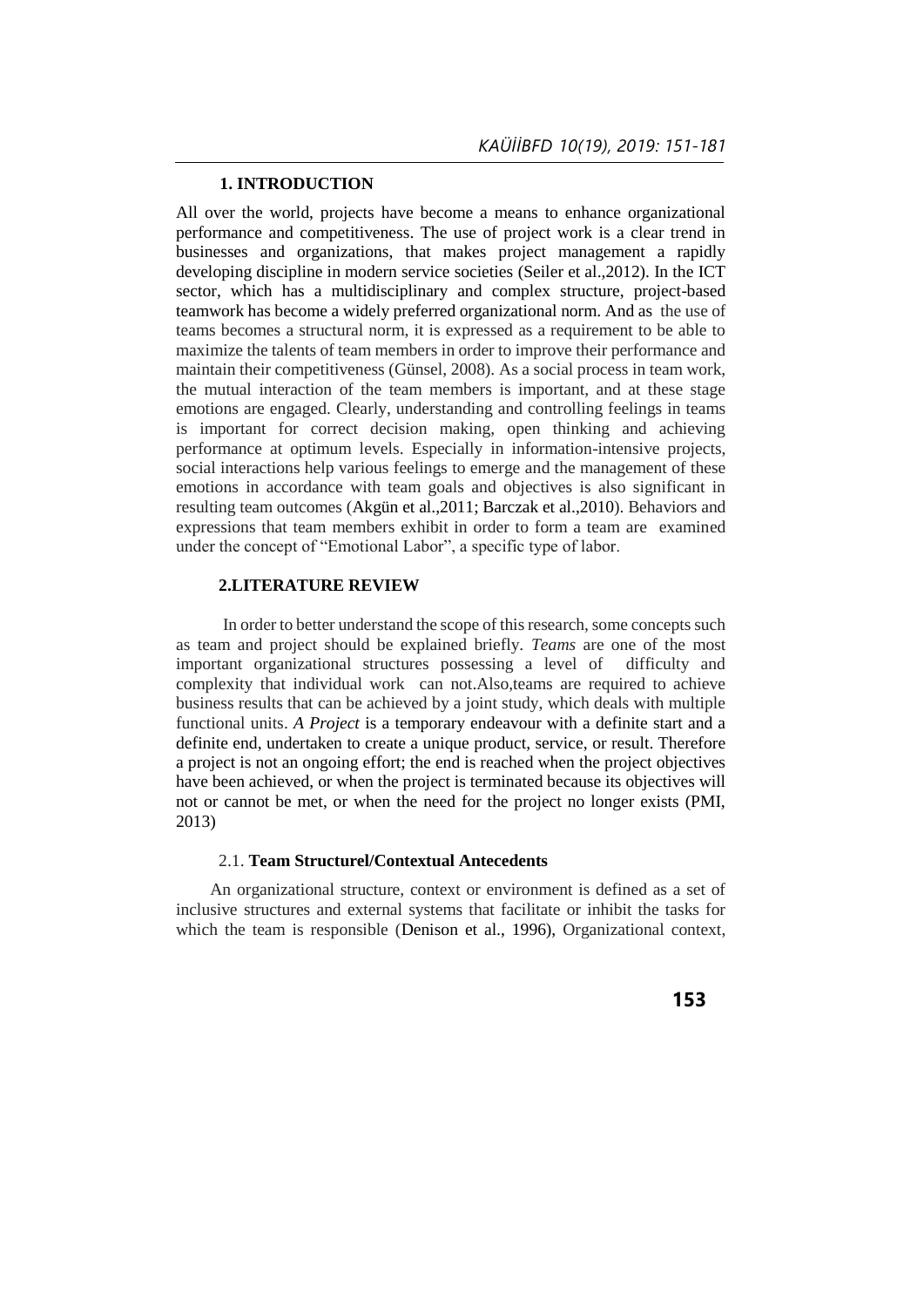structure and environment are a form that shapes both individual ,collectivegroup and organization-level behaviors in order to increase organizational effectiveness (Ghoshal &Bartlett, 1994). Organizational culture is related to the abstract qualities of the organization, and instead of the rules set forth by the formal systems and the managers, it rises above the belief systems and values of the members of the organization. In this respect, the structural context reflects a combination of organizational structures and cultures (Gibson &Birkinshaw, 2002). Ghoshal & Bartlett (1994) argued that discipline and stress can lead organizations to orient their members in the direction of organizational goals and objectives. In addition, they conceptualized the structural context as a discipline, stress, support, and trust in their work.

## **2.1.1.Discipline**

Discipline is defined as an important element of organizational climate in studies conducted in the field of organizational behavior.Discipline in fact reflects a standard and a lifestyle that is valid for all jobs (Ghoshal & Bartlett, 1994). According to Gibson &Birkinshaw (2004), discipline must be created with the satisfaction of employees in order to reach high performance targets instead of strict sanctions and strict norms. The basic element that makes teams a real team is the discipline itself (Katzenbach & Douglas, 2005). The discipline makes it easier for employees to comply with the work schedule in the face of routine or extraordinary developments they encounter while performing their duties and contributes to the establishment of a cooperative team spirit in achieving the goals of the team successfully. In such cases, discipline is engaged as a constructive element (Manz, 2003).

## **2.1.2.Stress**

 Team stress is defined as a type of stress that affects the team as a whole and is associated with perceived terms and conditions (eg. work load, team size or time pressure) in the team environment. Team stress is defined as a concept involving two different perspectives called team crises and team anxiety, which are used to measure the feelings of crisis and anxiety experienced by team members during the new product development process. In the current work on team stress, it is stated that team members are experiencing fear, coercion and uncertainty, and they are surprisingly feeling it collectively. Team crises are related to the feeling of urgency, and team anxiety is defined in relation to fear (Akgün et al., 2007b).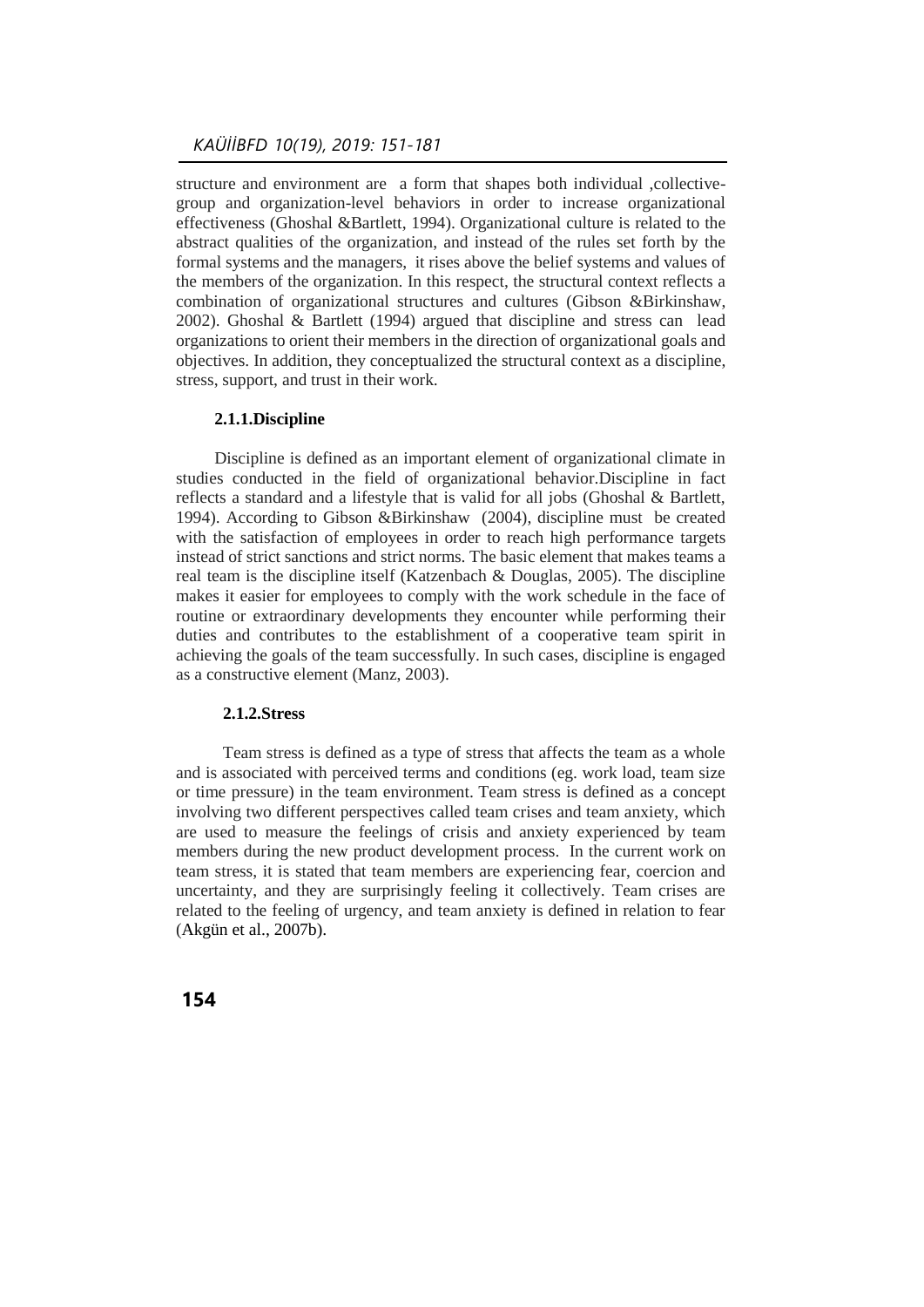#### **2.1.3.Trust**

Trust is also an expectation that other people will behave as expected and not become opportunistic(Barczak et al.,2010).Trust means that a team member believes that other team members have the necessary knowledge, skills and integrity to complete the tasks assigned to them.When team members help a team, their confidence increases. On the contrary, trust decreases when team members think that other members can not fulfill their obligations (O'Dwyer et al., 2012).Team-level trust is defined as the level of trust among team members and it is stated that trust between team members can be improved through social communication. Team members who trust each other are more likely to stay in teams and in the organization (Al-rais, 2011).

#### **2.1.4.Top management support**

Management support can also be defined as the involvement of senior management in the project process with guidance and assistance in the conduct of work within project teams (Grandey, 1999). Management support is conceptualized as understanding behaviors of the managers' employees and the managers who support the employees as professionals and human beings can have happier employees (Özbingol, 2013). It has been found that management support is one of the most important antecedents for a teams' high performance exhibitions and that managerial support provides psychological and useful support for employees during work processes, while promoting a harmonious environment, during emotional social interaction process times(Tai, 2012).

#### 2.2.**Emotional Labor And Mechanisms**

 According to Barczak et al. (2010), emotions are inseparable from an organization's internal work environment, and they have a great influence in teams as they are fundamental to how team members interact and work together. For this reason, the use of emotions in the workplace has become popular (Appolus et al., 2016). Although the study of emotions in organizational settings has attained considerable prominence, with varying focus and methodology, many organisations have operated under the belief that emotions and rationality are mutually exclusive and yet organisations have tried to control their members to promote rationality over emotions (Hekkala et al., 2012).Despite emotions in the workplace having received increasing academic attention in organization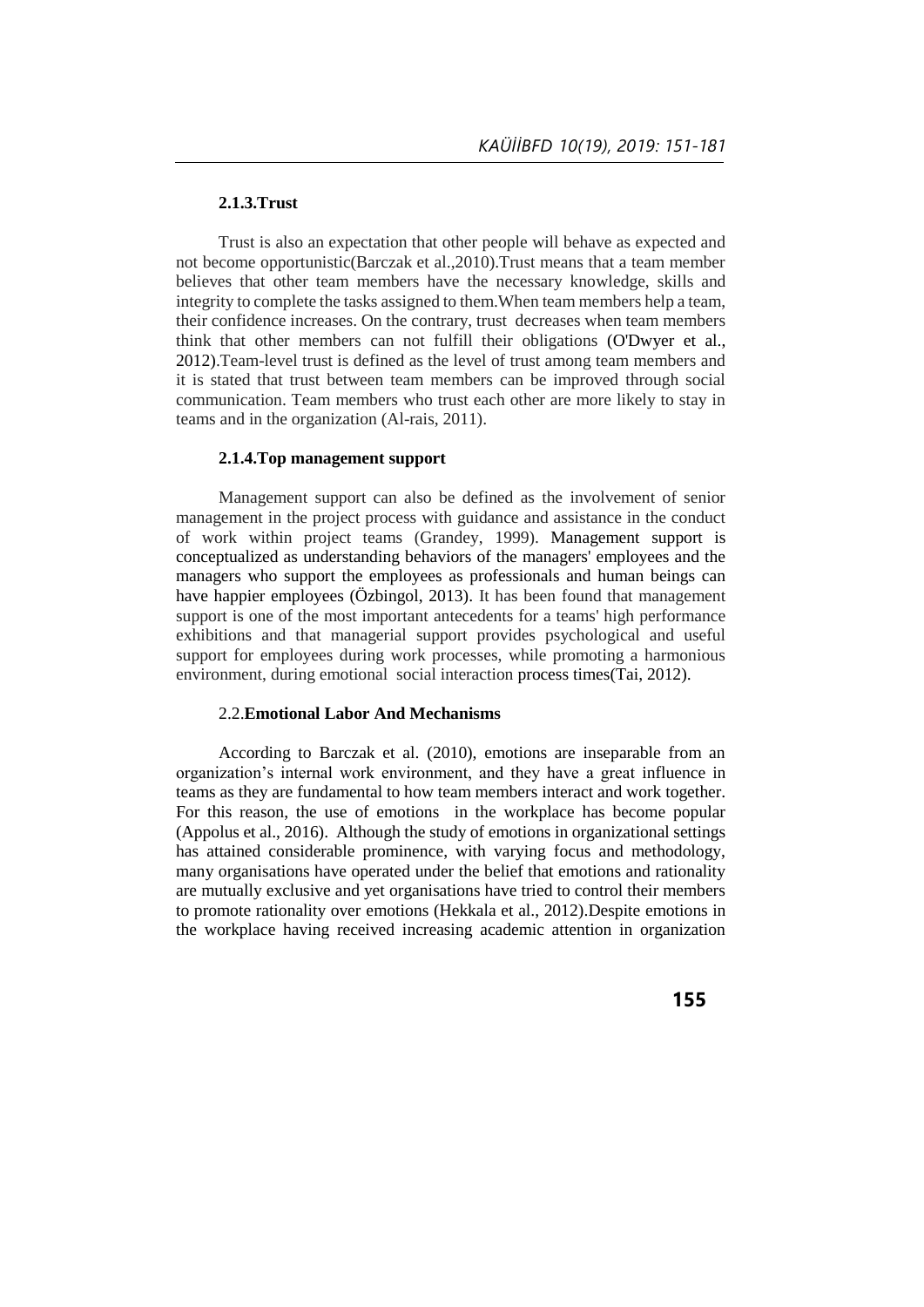research, the impact of emotions in project works has received very little attention within the literature to date.

 The importance for organizational management of this effort, called emotional labor or emotional work is beginning to increase.Employees use emotional management and demonstration consciously or unconsciously to act as expected (Mann, 2006). (Hochschild, ,1983) who first used Emotional Labor as a type in the management literature, noted the concept of emotional labor is expressed as "emotions expressed in facial and bodily behaviors, and a certain salary is expressed in facial or physical representations such as gestures and mimicry". Emotional Labor is considered as a form of impression management that the employee performs both to shape his own perceptions and to create a cohesive working environment (Gardner&Martinko, 1988;Grove& Fisk, 1989). It is also stated that emotional labor includes active strategies for changing, creating or differentiating the representation of emotions during ongoing relationships and interactions (Pugliesi, 1999). In other words, this type of emotional effort is considered to be a type of labor, since an employee has to make a different and extra effort to complete the task. In addition, emotional labor is the act of regulating emotional expressions of individuals in the direction of their organizational goals. Among the most important approaches which are taken into consideration in the studies related to emotional labor and its subdimensions, and which consider this concept from different perspectives, Hochschild (1983),Ashforth& Humphrey (1993), Morris & Feldman (1996) and Grandey (2000) 's approaches have secured an important place. In this study, the three sub-dimensions of emotional labor (Surface and Deep Behavior, Automatic Emotional Regulation) derived from these four approaches are discussed.

#### **2.2.1. Surface behavior**

 Surface behavior means that emotions that are not actually felt by the individual are displayed as facial expressions, mimics, or sound. Surface behavior refers to the emotional labor behavior that occurs when there is a serious difference between the feelings that are expected and displayed by the employee (Hochschild, 1983; Ashforth & Humphrey, 1993). When an employee changes their verbal, facial and body expressions without changing their basic emotions, superficial behavior arises. In this behavior, an actor plays the emotions of his role on the stage as if he was living this emotions, and an employee who exhibits surface behavior similarly reflects the emotions that he does not feel (Hochschild, 1983). However, in this case, it is stated that there may be a discrepancy between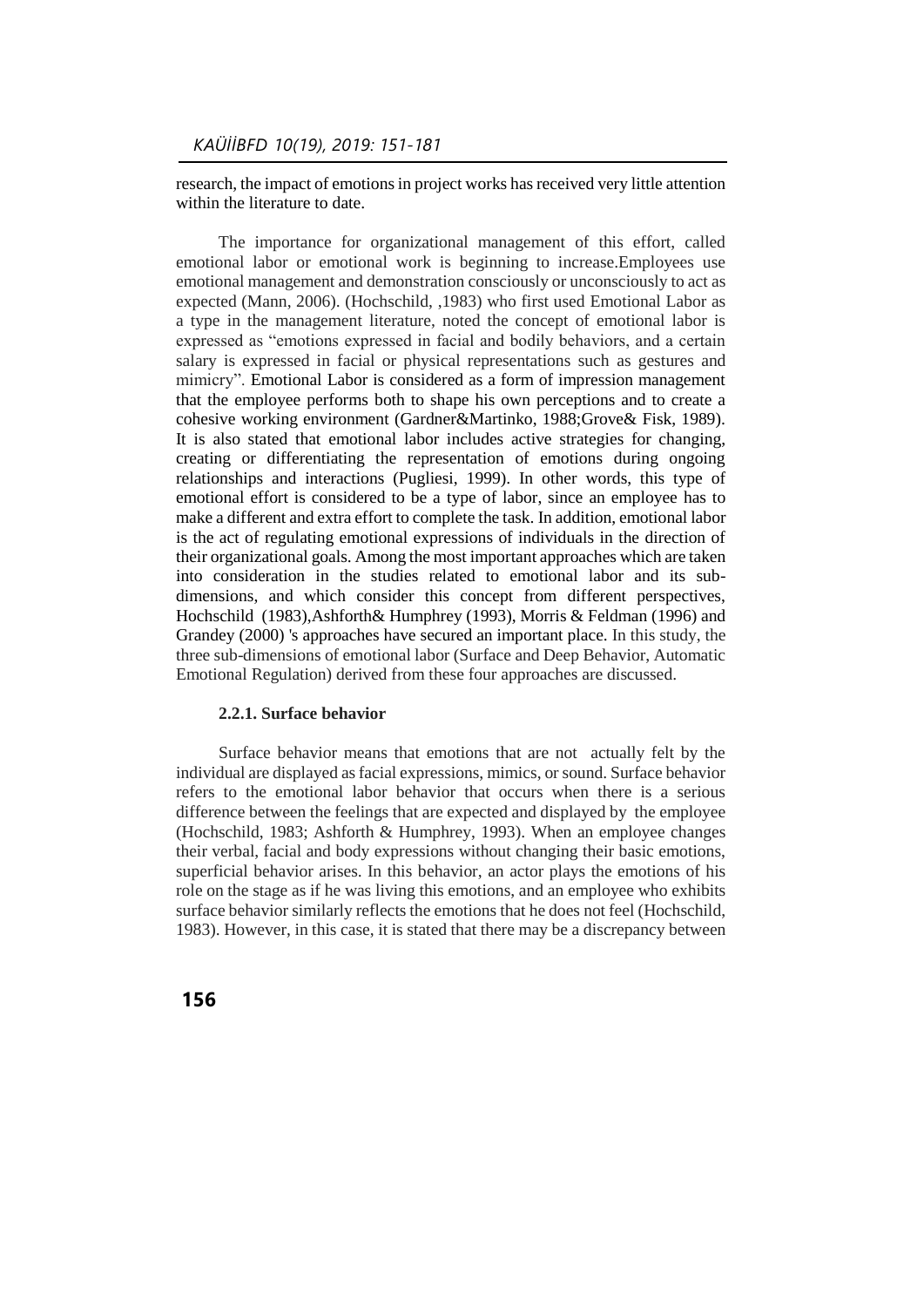the behaviors of the individual and the feelings expressed by him (Ashforth  $\&$ Humphrey, 1993; Zapf, 2002).

#### **2.2.2. Deep behaviour**

The second level in emotional labor behavior is deep behavior and it is an effort to really feel the emotion that the employee wants to exhibit (Yalçın, 2012). Deep behaviour means that the employee tries to adjust his feelings for feeling that he has to exhibit according to the circumstances. Deep behavior can be described as an internally effort by the individual to really feel the emotions expected by the organization (Hochschild, 1983; Ashforth & Humphrey, 1993). In this state, deep behavior involves the harmonization of the feelings that a person actually feels (Grandey, 1998).Accordingly this harmonization involves efforts to control not only physical behavior but also to change internal feelings (Brotheridge &Grandey, 2002). The deep behavior is seen as a dimension of emotional labor with less negative effects on the worker compared to surface behavior.

 Emotional labor research has generally focused on surface and deep behavior, because the employees live as if they act stage performance by stage performance like actors, sometimes by internalizing them without internalizing the role given to them (Brotheridge & Lee, 2003; Grandey, 2000).

#### **2.2.3.Automatic emotional regulation**

 Grandey (2000) presented emotional labor as a holistic view and defines emotional labor as both Regulation of Emotions and behavior to serve organizational goals. The concept of feeling regulation, underlined by Grandey (2000) is related to the emotions that individuals possess and the mechanisms by which they feel and reflects these emotions. Emotional regulation as a vital element of the emotional labor presentation process was firstly stated in the work of Gross (1998a;1998b) . Emotional regulation is defined as the processes that affect how individuals express their feelings. Emotional regulation is seen as a necessary process in order to comply with the rules of emotional impression. The inputs of this process consist of the stimulus which the individual takes from the environment, and secondly, the outputs that are also the answers that the individual gives through the warnings of emotions. There are also assumptions that the emotional regulation can occur both automatically and in a controlled manner within the context of behavioral theory. Automatic emotional regulation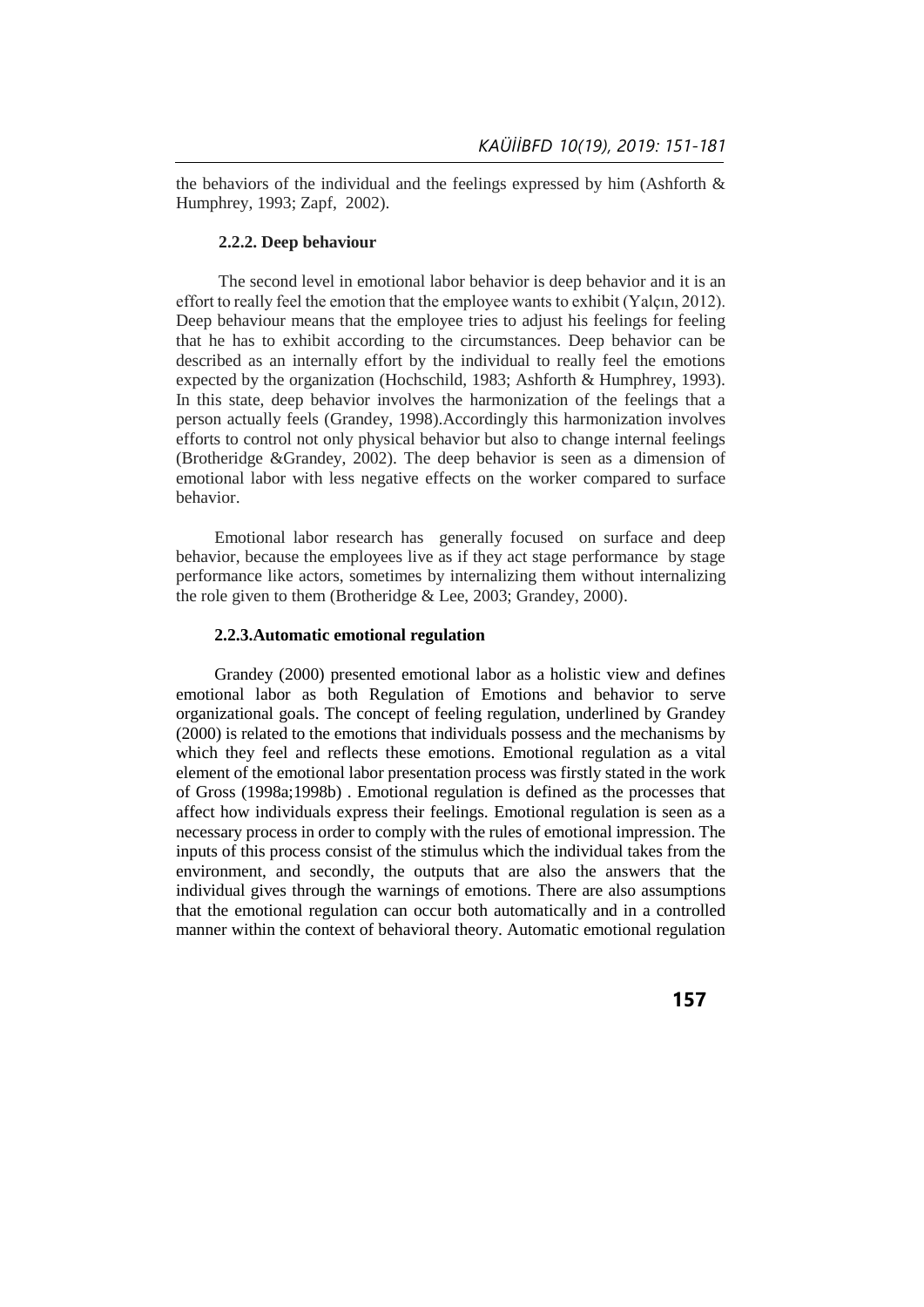is the automatic demonstration of emotions expected by the organization and occurs only when there are minor differences between the internal feelings of individuals and the rules of impression that the organization expects.In this context, individuals can present their feelings unconsciously by changing them unconsciously (Yalçın, 2012).In fact, automatic emotional regulation is a different form of deep behavior (Ashforth &Humphrey, 1993) , for example, a nurse can be sympathetic to a wounded child as a patient without making any role and this can be evaluated under the concept of automatic emotional regulation.With similar approach, it can be seen as surface behavior which occurs spontaneously with less effort(Mahato et al.,2014,; Zapf, 2002),For example, according to Zapf (2002), a salesperson can automatically smile at customer without feeling anything.

#### **2.3. Emotional Labor Results in Project Team Works**

 When organizational behavioral literature is examined, emotional labor behavior is generally associated with emotional exhaustion (Morris&Feldman 1996; Grandey 1999), job satisfaction (Liu et al, 2008; Duke et al.,2009; Grandey, 1999;2000), internalization, organizational commitment and work tension (Liu et al. 2008), business performance (Duke et al.,2009), an intent to leave work, emotional alienation (Grandey, 1999;2000), an individual creativity (Geng et al., 2013).

 Although existing research on emotional labor focuses more on attitudes and behaviors of employees in the service field (Geng et al., 2013), there are a very few arguments that emotional labor should be explored on performance outcomes such as creativity and innovation. However, there are also studies investigating the impact of emotional labor on team-level outputs of team innovation (Liu et al., 2008), team performance (Günsel, 2014), and team creativity (Tierney et al.,1999). In this research that is still being investigated, emotional labor is considered to have a collective variable at team level the first time , a direct effect on team creativity, and an indirect effect on team performance through team innovation.

#### **2.3.1.Team creativity**

 Team creativity also means creating new ideas and solutions to protect the competitive power of the company. Compared to individual creativity, team creativity may be inclined to be more creative and innovative. (Barczak et al.,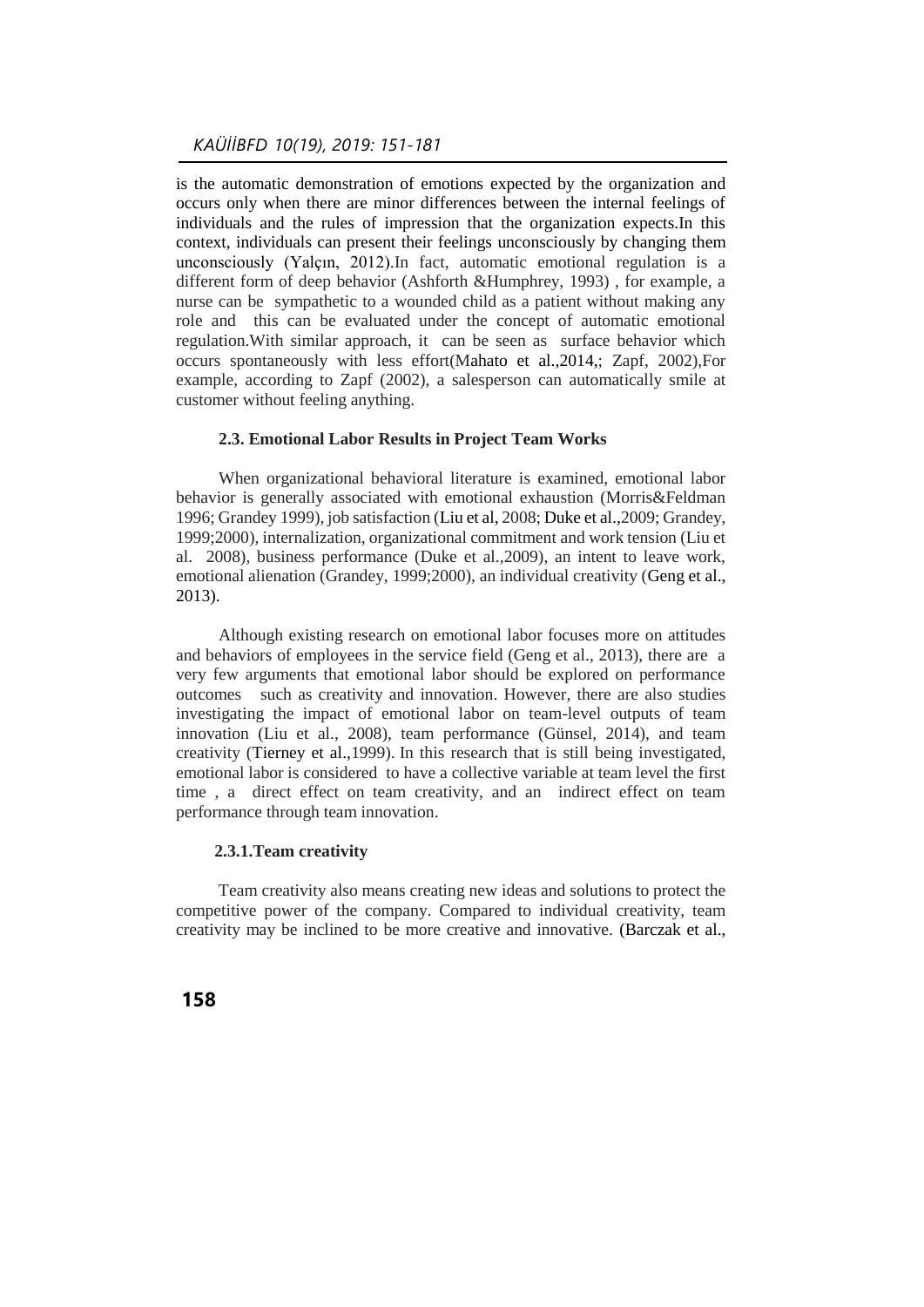2010; Chen, 2006). Team creativity is generally considered to be more effective than individual creativity and is believed to help generate ideas at a higher quality (Paulus,2000). Team creativity also includes encouraging a discussion process between members and team interaction, where promoting creativity in project teams encourages team members to learn from customers and market and design new products. In fact, it is said that ,creative problem solving processes led the project members to further interact with each other and lead to the performance of new product market performance (Chen, 2006).Definitively complex tasks require unconventional approaches and solutions. Particularly in complex and knowledge-intensive projects, members must face emotional, procedural, and resource problems, sudden changes in customer demand and desire, and uncertainties in a competitive market environment. As a result, team creativity also stimulates discussion process and interaction between team also stimulates discussion process and interaction between team members.Furthermore it encourages team members to design new products and services that meet the customers demands and the requirements of the market.

#### **2.3.2.Team performance**

 Team performance represents more than the sum of each individual performance separately and this, in turn represents a collective and synergetic output above individual performance (Pirola & Mann, 2004). The success of new product development efforts is assessed with a number of outcomes including product development team performance, or externally-focused results a long with integrally related results, new customer acquisitions, or new product-based sales, such as project life span (Stanko al.,2012). In the related article, it is generally acknowledged that the term team activity is used to evaluate team performance.

 There are a number of studies that show that the performance of new product development teams can be evaluated under two main headings: product success and market speed. Product success shows the market performance of a new product and market speed is related to the time interval between the development of the product or the project and the presentation of the market (Dayan &Elbanna, 2011). Different terms can be used to explain new product development steps such as market speed, lifetime, innovation speed, market presentation speed (Stanko et al., 2012). As a result, in this study, market speed and market success are examined as indicators of project team performance, based on the new product development literature and ICT sector.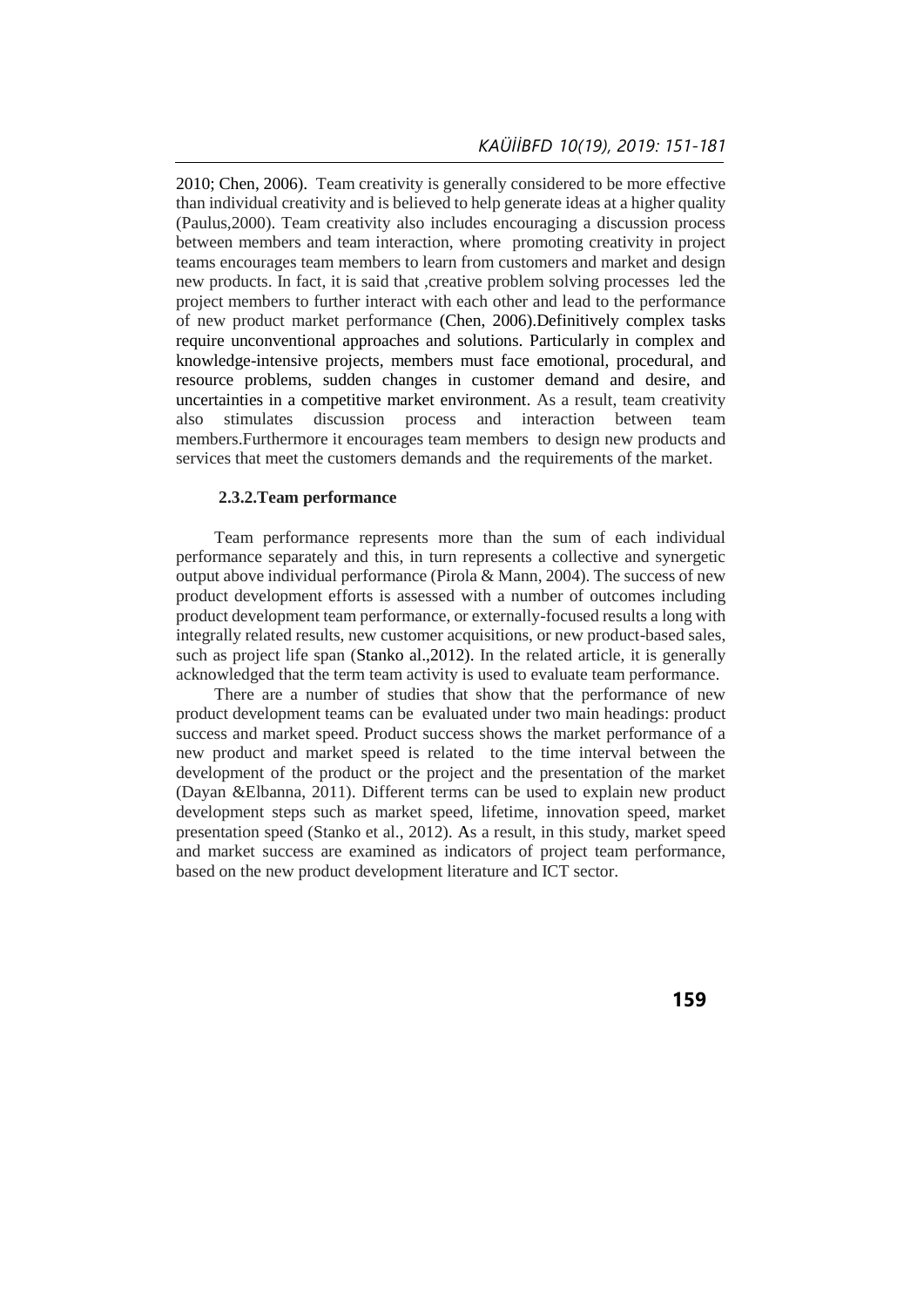## **3.RESEARCH METHODOLOGY**

#### **3.1.The Purpose and Importance of the Research**

 The purpose of this study is to investigate whether some emotional labor behaviors determined by the organizations in order to ensure team harmony within the project teams operating in ICT sector have negative effects on team creativity and performance. Besides in with this study, it is aimed that (1) to recognize the emotional labor mechanisms and some contextual antecedents which affect them, and (2) to investigate whether or not this EL mechanisms would be used to improve the team creativity and performance. Moving from this, the concept of Emotional labor dynamics, which will facilitate the creation and management of effective ICT project teams, has been presented for the first time to organization literacy.

#### **3.2. Research Model and Hypothesis Development**

 In the research model presented in Figure 1, Emotional labor mechanisms are schematized in the form of input, process and output in teams. Inputs in this process are composed of the basic components of the organizational/team context that emerge as emotional labor antecedents (Ghoshal & Bartlett, 1994). The relationship between these antecedents and emotional labor and ultimately outputs as team creativity and team performance are being investigated.



#### **Figure 1:Research Model**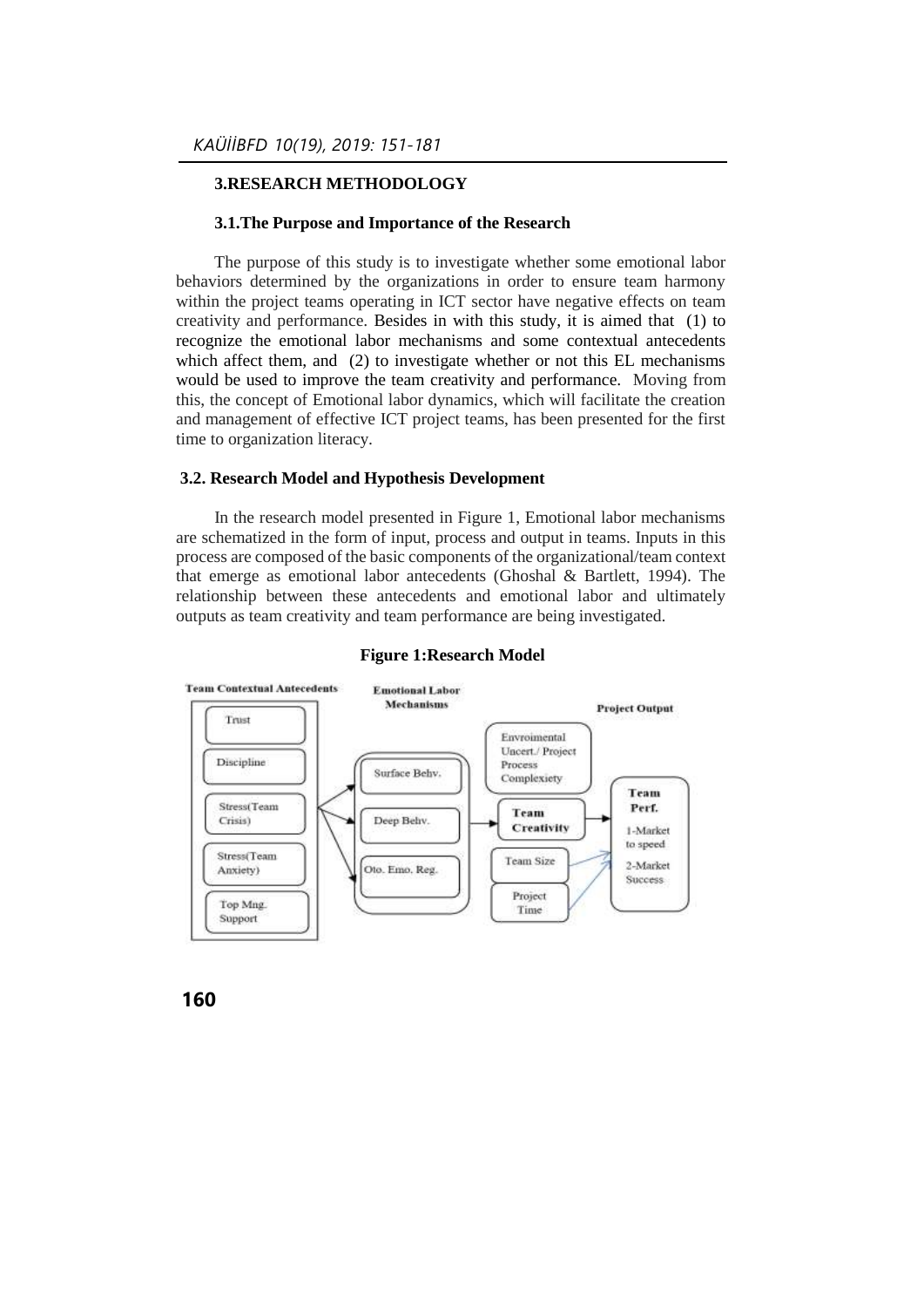## **3.2.1.The relationship of the team contextual antecedents and emotional labor mechanisms**

 Teamwork requires more trust than individual work, as the completion of team tasks requires a high level of solidarity. It is expected that a work environment that includes both intra-team trust and co-operation will lead to more creative efforts and output, as it provides more opportunities for members to communicate, share information and focus (Barczak et al.,2010) . It has been pointed out, in the research done that, when employees start to distrust each other, this leads to significant changes in the organizational climate. The high level of trust between team members will make it even easier for team members to show their true feelings. Thus, team members are expected to have much less emotional labor presentation in order to achieve the synergy and efficiency expected from teamwork. Based on these explanations, the following hypothesis was developed;

**H1**: Trust will have a positive significant influence on emotional labor mechanisms.

The discipline is generally known as coercion and oppression but in fact it is consistency. Discipline is reflected in the daily activities of the team thereby creating the expected behavioral standards for the team, namely display rules. Discipline is gained by regular work done every day. Regular and routine work is often boring and monotonous, so the emotions of an individual can be negatively affected. As a team member, it may be necessary to engage in emotional labor in order to not reflect his psychological status to other individuals. It may even be said that the reaction of members is much stronger regardless of the fact that their teammates' informal sanctions are much less important than the official sanctions of the administration or even the in-team official discipline. It is stated that in the work on team discipline, the common control of team members create strong norms of behavior resulting in common values.

 In order to achieve team effectiveness, there may be cases where team discipline, which develops the ability to adapt to the predetermined task distribution, rules, processes and responsibilities and, to obey the internal control mechanisms at the maximum level without the need for compulsory and warning of others, may not be adequately adopted by some members of the team. In this case the member will need to show more emotional labor behaviors from other friends in order to avoid being influenced by emotional problems that cause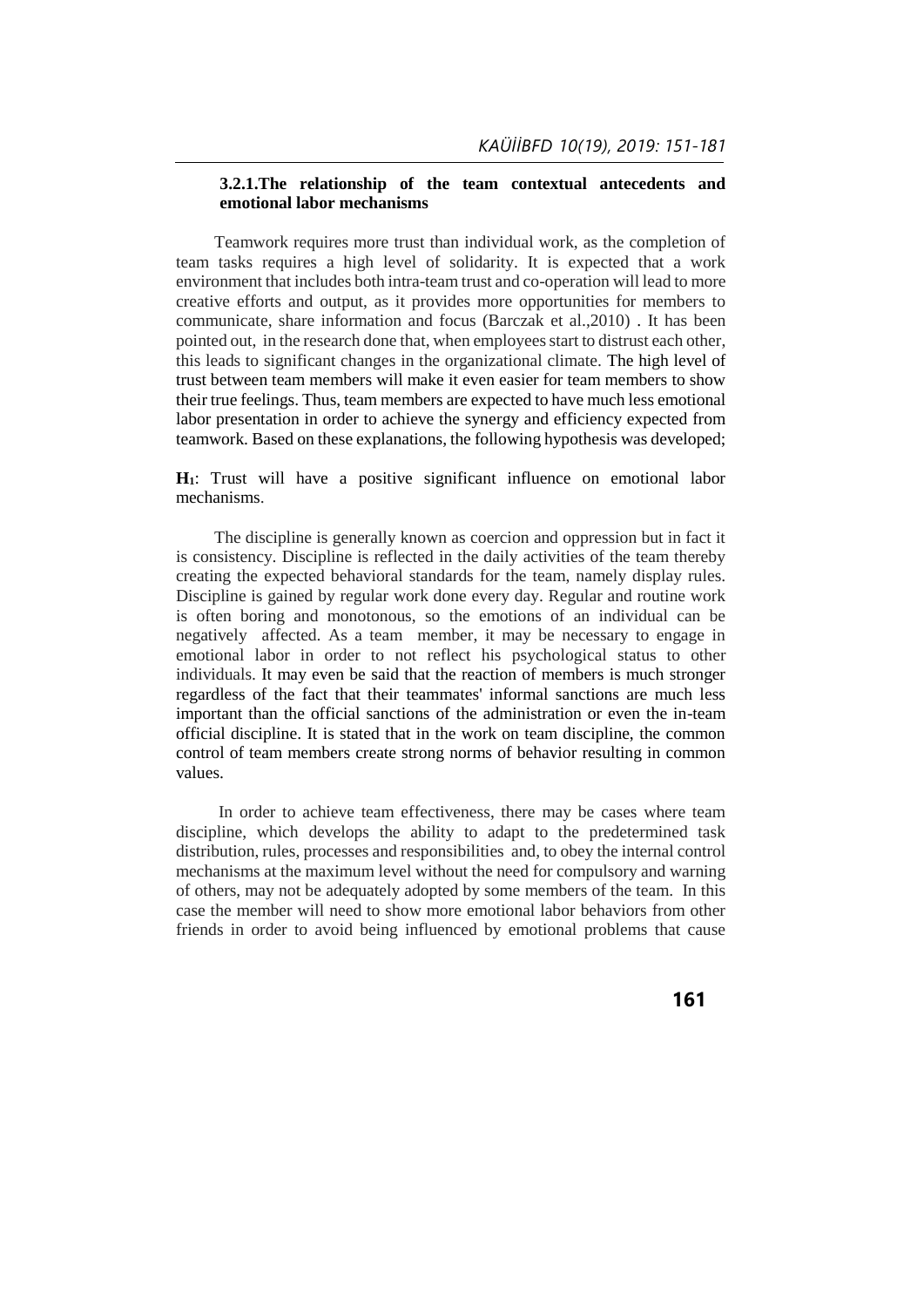negative consequences such as exclusion, criticism and even out of team responses. That is, the more disciplinary practices within the team, the more emotional labor the team members will need to exert. Based on these explanations, the following hypothesis was developed;

**H2**: Discipline will have a positive significant influence on emotional labor mechanisms

When crisis and anxiety emerge in a team, team members become insecure, frustrated and frightened. Likewise ,when a crisis or anxiety is experienced within the scope of a project the team needs high level emotional support and encouragement to solve the problems, to accelerate the development process and to speed to market in the product's time(Akgün et al., 2007b). It has been shown that if team members receive similar stimuli, they process these stimuli with similar ways to a certain degree, and that such similar actions result in team members having comparable reactions, even causing an infection in emotional reactions is indicated (Zahavy & Freund, 2007; Liu et al,2008).It is even argued that team members can feel the crisis and anxiety collectively through the influence of the pressures during the project. Team crises are related to the feeling of urgency, and team anxiety points to the fear that is experienced. Team stress refers to crisis and anxiety as a whole (Akgün et al., 2007b). Controlled stress causes employees to automatically shape their behavior in the direction of expectation and emotional display rules. From here it can be understood that team members need to learn to control their emotions individually, and as a team, and to engage in an emotional labor effort without expecting any enforcement or demand from top management (Jarvi, 2015). Team members may usually need to show more emotional labor behavior in order to adapt to their stress sources and, based on these explanations, the following hypotheses were developed;

**H3**: Crisis-induced team stress will have a positive significant influence on emotional labor mechanisms.

**H4**: Anxiety-based team stress will have a positive significant influence on emotional labor mechanisms.

A management support is one of the most important antecedents for a teams' high performance exhibitions and provides psychological and useful support for employees during work processes, promoting a harmonious environment and emotions in an important social interaction process (Tai, 2012). When team members feel support from top management, they more deeply feel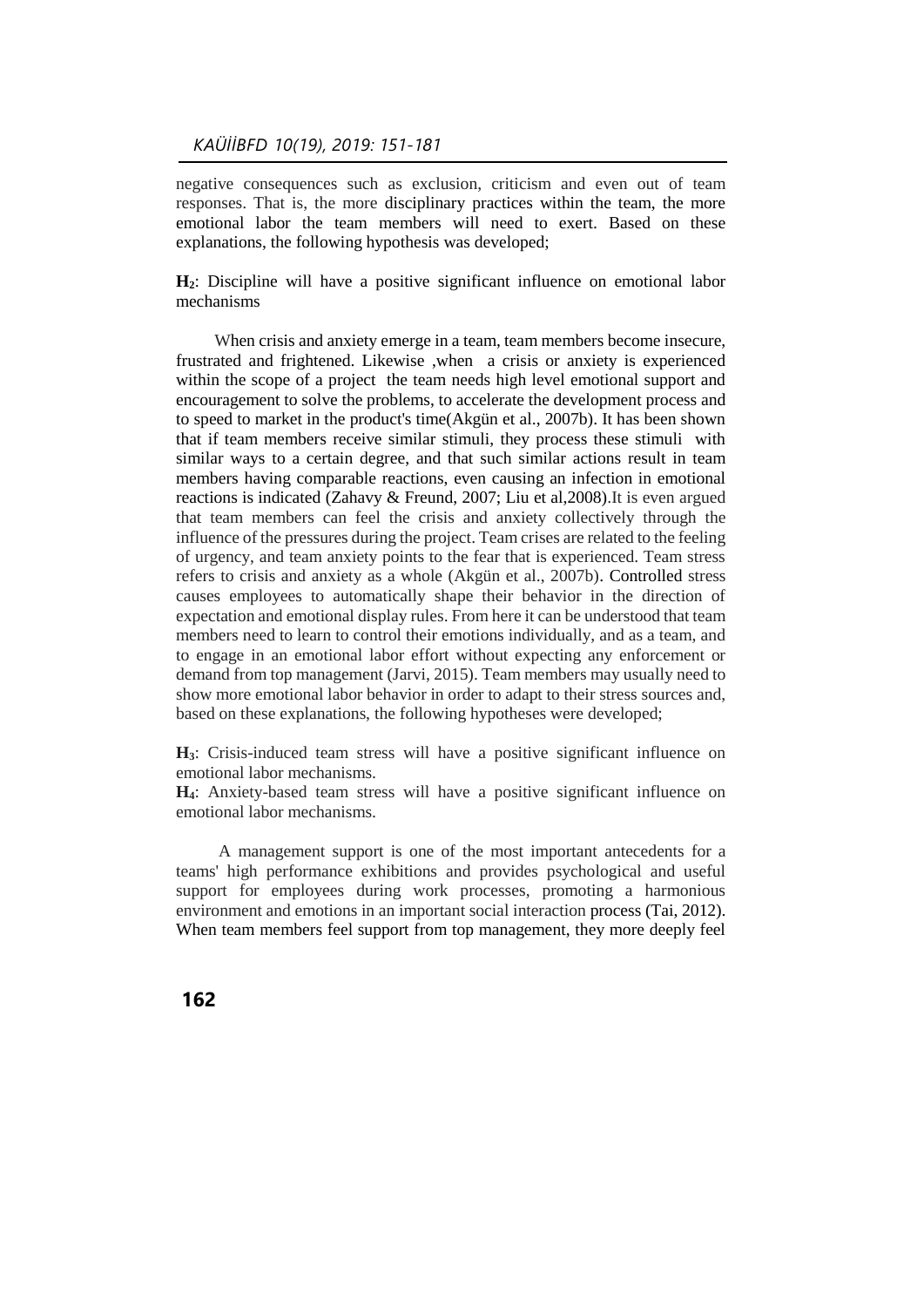the patterns of emotional behavior expected from them. Individuals need more moral support, emotional comfort and security than just financial incentives, as anxiety and crisis in the team can encourage emotional distress and pressure and fatigue in individuals. This supportive climate promotes self-esteem and risk taking, as well as the flexibility needed to cope with anxiety and crisis. From here it is stated that management support is a stimulus for successful project outputs in case a crisis and anxiety exist within a team(Akgün et al., 2007b). In the study of Chen et al. (2012), it was found that manager support strengtheneds the positive effect of deep behavior on job satisfaction and burnout, and alleviateds the negative effect of superficial behavior. When team members feel support from top management, they deeply experience the patterns of emotional behavior expected from them. Based on these findings in the literature, the following hypothesis was developed;

**H5**: Top management support will have a positive significant influence on emotional labor mechanisms.

## **3.2.2.The relationship of emotional labor mechanism and team creativity**

 Studies on the effects of an employee's' mental state and their creativity indicate that having positive moods develops their cognitive and motivational processes and increases their creative thinking and problem-solving skills. It is suggested that the positive mood in the research conducted is a mediator between the manager and co-worker support and creativity (Shalley et al., 2004). Also the fact that employees are in a negative mood can have an important role on the creativity of the employee, and furthermore, negative influences such as dissatisfaction may be positively correlated with employee creativity(Zhou & George, 2001). When employees feel job pressure, they can neglect more difficult and abstract ways of thinking within their job, and also when they are panicked in trying to cope or reduce pressure, they prefer ordinary actions and give up the creative activities (Dyne et al., 2002)

When an emotional labor study is conducted, whatever their real emotions, it is stated that the employees can shape their inner emotions as organization expects or can reflect them to the outside as they actually feel. As a result of the studies done, it was found that deep behaviour requires less cognitive resource use, and surface behaviour negatively affects the creativity of the employees; conversely, the deep behaviour positively affects creativity (Geng et al.,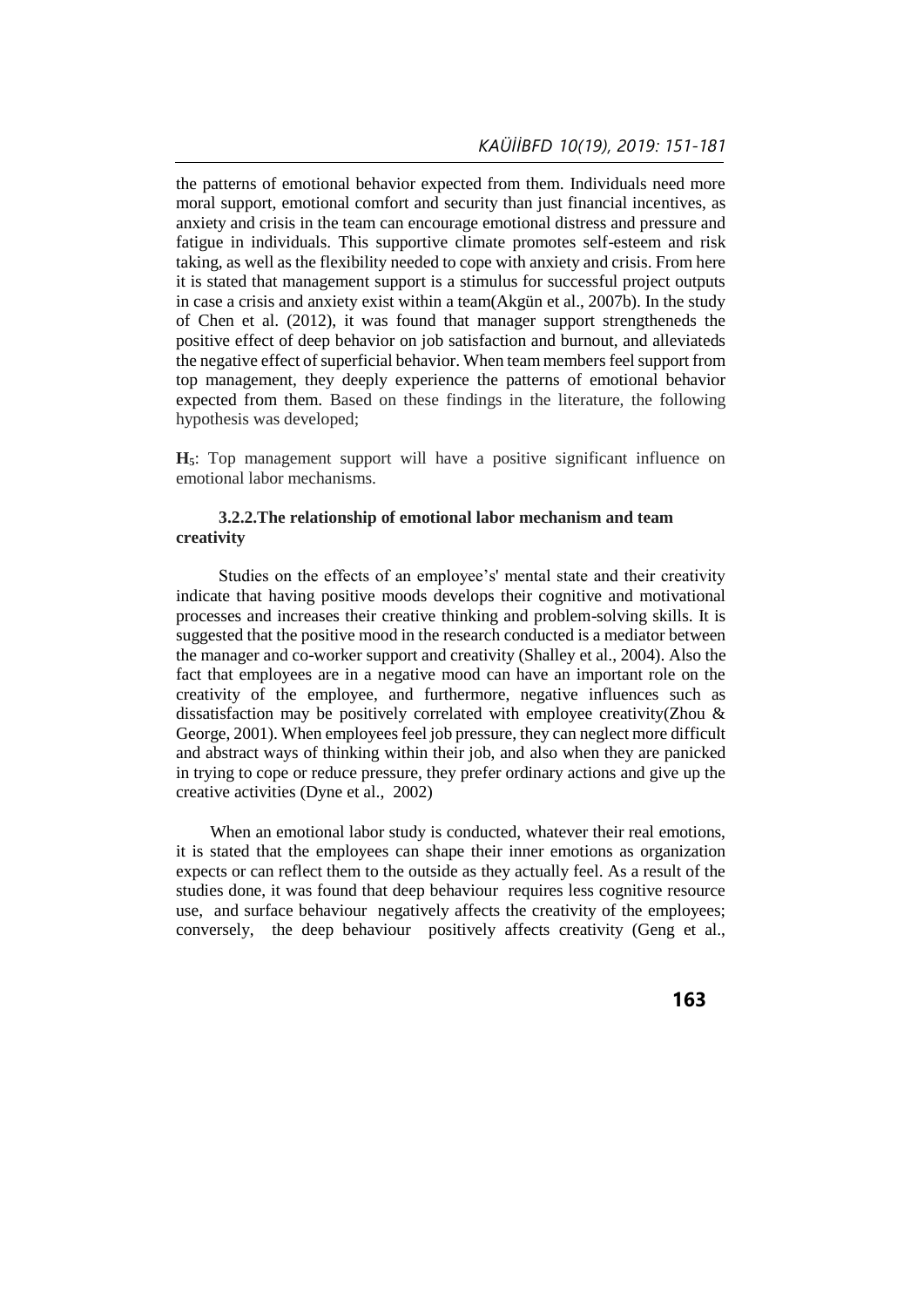2013).Based on these explanations, the following hypotheses were developed;

**H6**: Surface behaviour will have a negative significant influence on team creativity.

**H7**: Deep behaviour will have a positive significant influence on team creativity. **H8:** Automatic emotional regulation will have a positive significant influence on team creativity.

## **3.2.3.The relationship of team creativity and team performance**

 When the related literature is examined, there are contradictory results in different studies on the relationship between innovative performance and the supportive working environment of the company (Cokpekin & Knudsen, 2012; Parry, et al., 2009; Gumusluoglu & Ilsev, 2009). The increase in the individual creativity capacity within the team indicates that the other members of the team will be able to apply and develop new and useful ideas in their own work and ultimately increase the performance of the entire team or organization (Dul &Ceylan, 2014).

 Team creativity also includes encouraging a discussion process between members and team interaction. In fact, it is said that creative problem solving processes led the project members to further interact with each other and lead to the performance of new product market performance (Chen, 2006). Complex tasks require unconventional approaches and solutions. Particularly in complex and knowledge-intensive projects like ICT projects, members must face emotional, procedural, and resource problems, sudden changes in customer demand and desire, and uncertainties in a competitive market environment. Despite these problems, it is expected that team creativity will make a significant contribution in finding and implementing new, different, and fast solutions to achieve expected performance and results in the organization. Based on these explanations, the following hypotheses were developed;

**H9**: Team creativity will have a positive influence on speed to market. **H10:** Team creativity will have a positive influence on market success.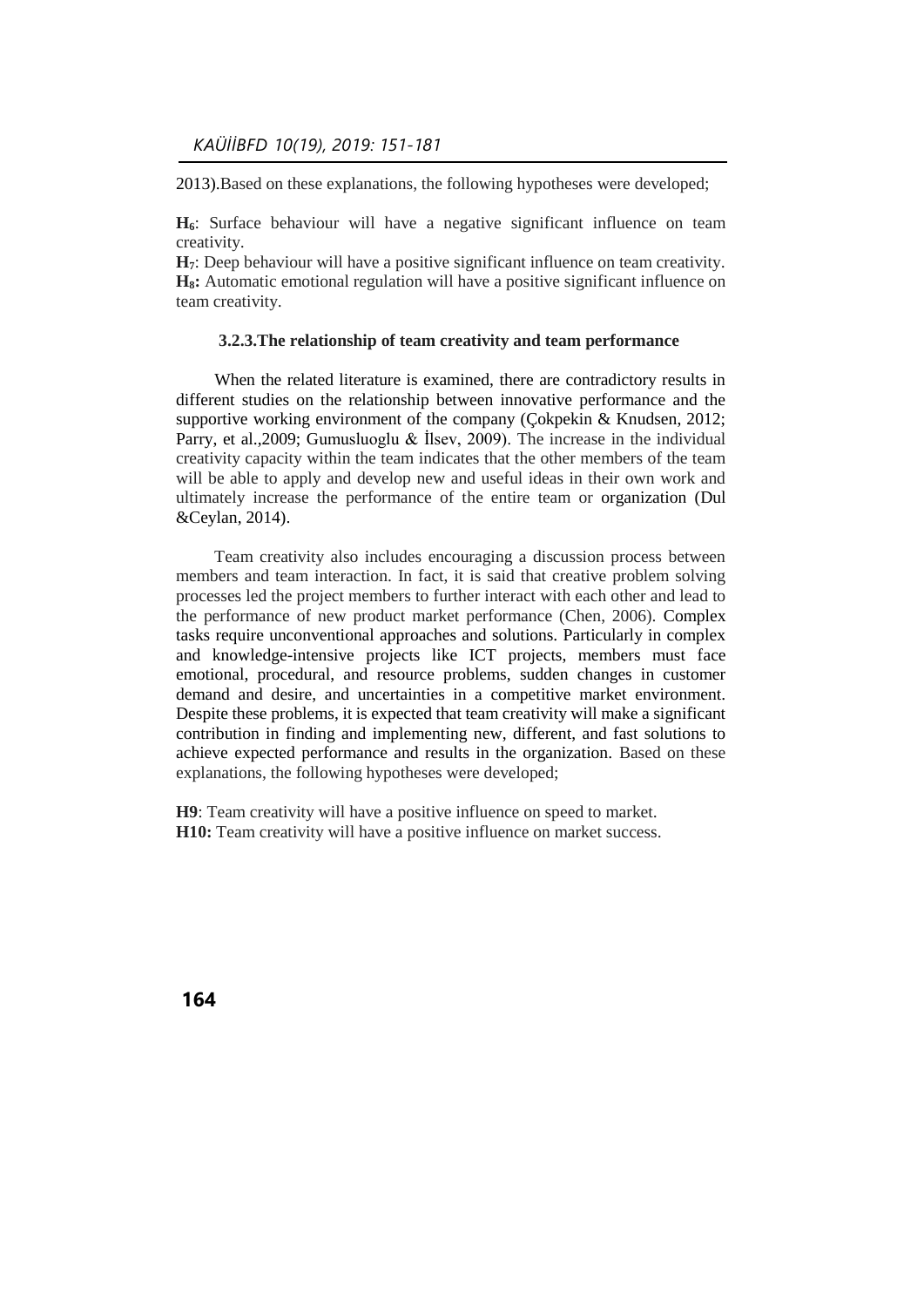## **3.2.4.The Moderator role of project process complexity and environmental uncertainty in the relationship between project outputs and EL mechanisms**

 Environmental ambiguity and project complexity may have a significant effect on team perception and anxiety (Akgün et al., 2007b), team learning and performance (Chollet et al., 2012), and market presentation speed (Akgün et al., 2007b).In new product development teams, there are two important sources of uncertainty: the environment that shows the degree of uncertainty involving design work for the project, and markets that show the uncertainty that arises from the customers' product requirements. In addition to these sources, there are time pressures and an, awareness of the project's importance(Edmondson &Nembhard, 2009).

 The complexity of the project suggests how communication channels in the current project, development phases and commercialization process are differently applied by team members from previous implementations in new product development projects (Lynn & Akgün,1998). Project complexity makes it more difficult to implement new product development projects and according to Standish Group studies (2001), Information-intensive projects are expressed as a reason for the high degree of failure, especially in new product development projects (Açıkgöz et al.,2014).At the team level, task type and project complexity are considered as the main factors affecting team behavior and team performance (Awiram et al., 2013). However, the complexity of the project may encourage team members to share information, and the project team can provide significant opportunities in accessing successful team performance (Park & Lee, 2014). Therefore, because the high complexity of new product development projects involves process and environmental uncertainties, it can cause team members to feel pressure both individually and collectively. Numerous studies have shown that environmental uncertainty and project complexity are significant effects on team learning, performance (Chollet et al.,2012) and market speed (Akgün et al., 2007b), and team perception and anxiety perception(Akgün et al., 2007b) conflicts. Project characteristics such as project complexity and project uncertainty were found to moderate performance relations with project management(Salomo et al., 2007; Stanko et al., 2012), and the complexity and uncertainty in developing new products are closely related to the level of team innovativeness.

As a result, project complexity refers to a situation in which a project is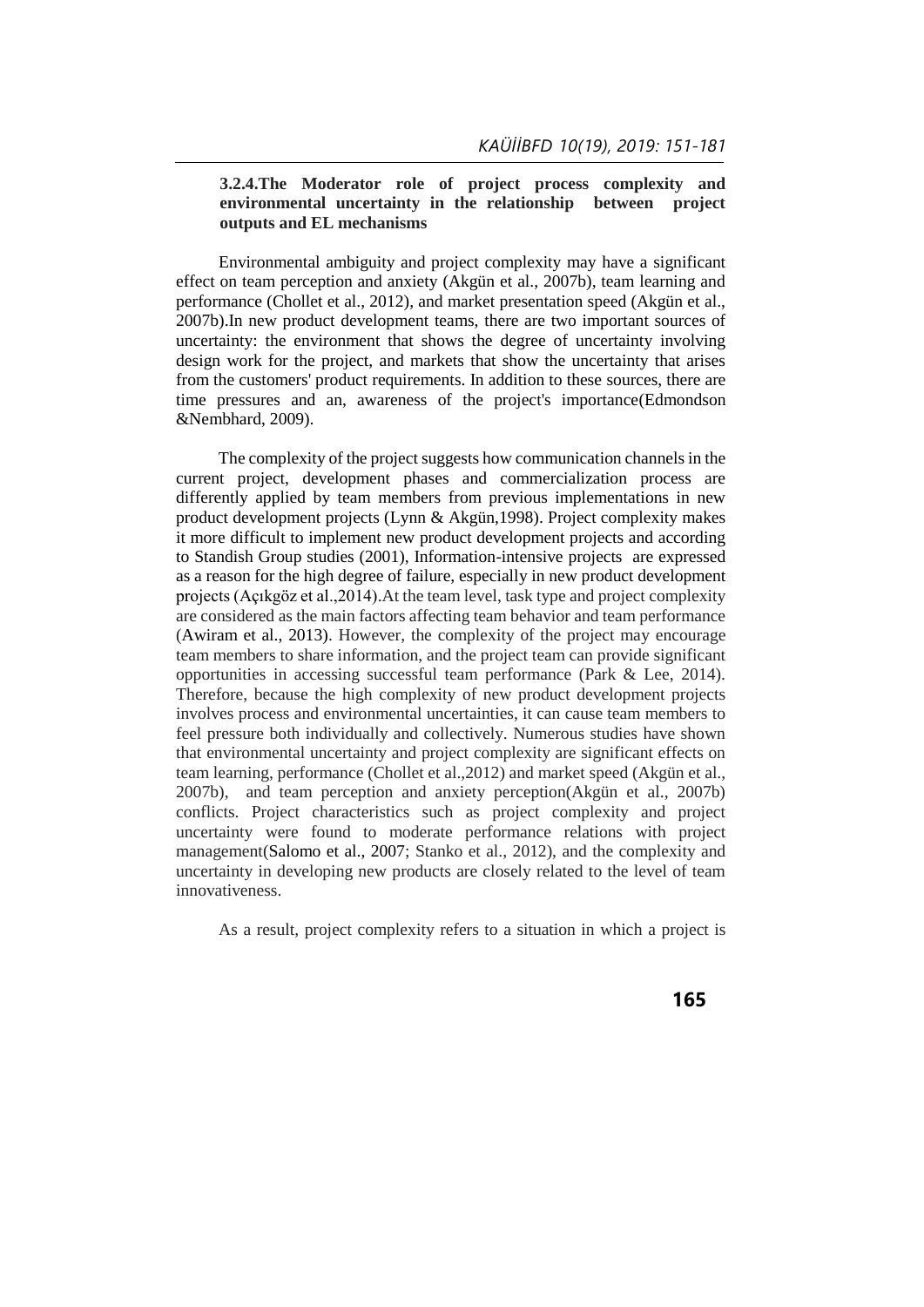## *KAÜİİBFD 10(19), 2019: 151-181*

different from the projects in the past and requires a departure from the routine. The complexity of the project may be a trigger for team members to share information with each other (Park  $& Lee, 2014$ ), indicating that the project team can provide significant opportunities in accessing successful team performance (Awiram et al.,2013). Similarly, the related literature shows that project outputs are closely related to environmental uncertainty (Akgün et al.,2007b).Based on these explanations, the following hypotheses were developed;

**H11**: As the project process complexity increases, the relationship between team creativity and speed to market is exacerbated.

**H12**: As the project process complexity increases, the relationship between team creativity and market success is exacerbated.

**H13**: As environmental uncertainties increase, the relationship between team creativity and speed to market is exacerbated.

**H14:** As environmental uncertainties increase, the relationship between team creativity and market success is exacerbated.

## **3.3- Measurement and Sampling**

In the research model presented in Figure 1. Emotional labor mechanism is schematized as a process in teams. Inputs in this process are composed of the basic components of the organizational context that emerge as emotional labor antecedents (Ghoshal&Bartlett,1994).Considering the work of (Hochschild,1983;Grandey 1999;2000;Gross 1998b; Ashforth &Humphrey 1993; Morris &Feldman 1996;Frese &Zapf 1994),emotional labor behaviours were studied in three sub-dimensions. As a matter of fact, this three-dimensional fiction about emotional labor in project teams reveals a new kind of emotional labor strategy about "effective team management" and can be expressed as "emotional labor mechanisms or inner dynamics".

 The scales used in the model are as follows. All of scales were adopted to team level:Park &Lee(2014) for trust(6 items) , Gibson & Birkinshaw (2002) for discipline(4 items) , Akgun et al.(2007b) for stress(6 items) , Ghoshal &Bartlett (1994 ),Birkinshaw & Gibson(2002) for top management support(5 items) were used as to be adapted to team level in order. Brotherdige & Lee (1998) for the surface(5 items) and deep behavior(5 items), Çekmecelioğlu et al. (2012), adopted from Wong et al.(2006) for emotional regulation(7items), Rego et al.(2007) for team creativity, Akgün et al.(2011) for project performance(17 items). As a control variables,the team size is included as the logarithmic value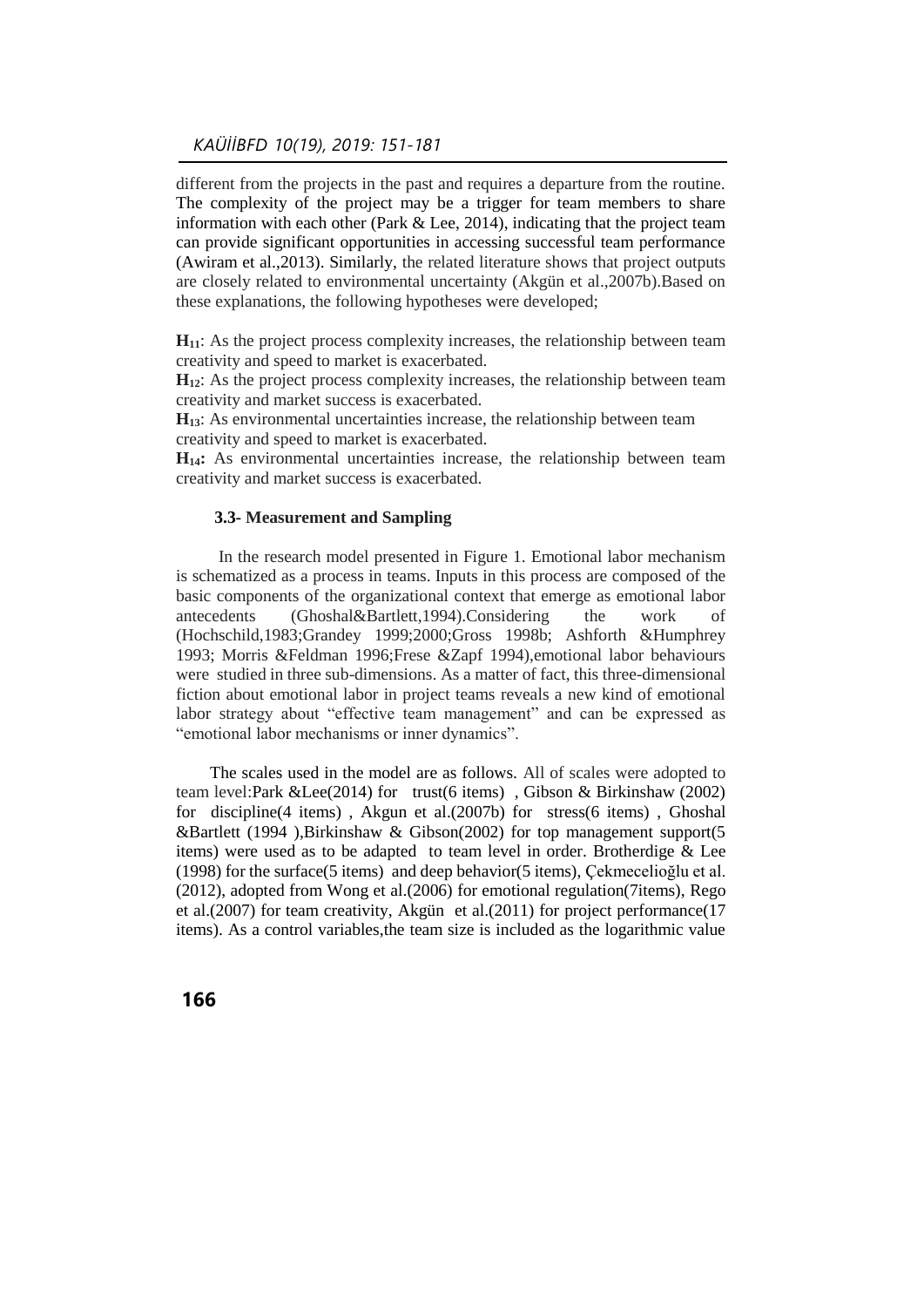of the number of people actually engaged in the project work in the analysis section.The project duration is the logarithmic values measured in terms of the time elapsed between the beginning of the project and the presentation of the new product to the market (Akgün et al., 2007b). A multiple choice scale was used to test the hypotheses developed. Answers  $(1 =$  strongly agree,  $5 =$  strongly disagree) were measured using the 1-5 type Likert scale.

 The research universe of the study consists of middle or big scale firms which have been operating in the Telecommunications and IT sector in Turkey and engage in the new product or service development. These 30 companies cover 93% of the sector in terms of sales revenues and number of employees. The survey was carried out between May 2016 and April 2017. The final samples was determined as 291 questionnaires from 85 project in 25 firms. The partner participants in our sample consisted of senior engineers / technical specialists (32.6%), product / project managers (5.2%), department managers (4.8%), engineers / technicians (44.4%), general managers/director (1%), chairman / owner (0.7%) and other titles (11.3%).

## **3.4.Data Analysis and Results**

## **3.4.1. Measure validity and reliability**

 Factor analysis was conducted for both the scales of the questionnaire separately. Firstly, the items were subjected to exploratory factor analysis with Statistical Package Program-SPSS 21.0. The best fit of data was obtained with a principal component analysis utilizing Varimax rotation with Eigenvalues of 1 as a cut of point. In the data reduction procedure, those items have a factor loading of lower than 0.50 and those having collinearity with more than one factor, were removed one by one while continuing the factor analysis until reaching the ideal factor. Following the elimination of two questions from our scale as a result of the analysis, it was determined that the contextual antecedents fit into 5 factors, emotional labor mechanism into 3 factors, team creativity into 1 factor , team performance into 2 factors, project complexity,environmental uncertainty into 1 factor. Cronbach alpha values for our measurements ranged from 0.827 to 0.929 and exceeded the threshold of 0.70. Furthermore, the Kaiser-Meyer-Olkin test which informs the researchers about the adequacy level of the scales has been found between KMO: 0,745 and 0,927, with a threshold value of 0.70 and Barlett's test  $\rho$ -sign (<0.1) were also seen to be 0,000 for all of our models. After the EFA analysis, 2 questions were taken out of the questionnaire consisting of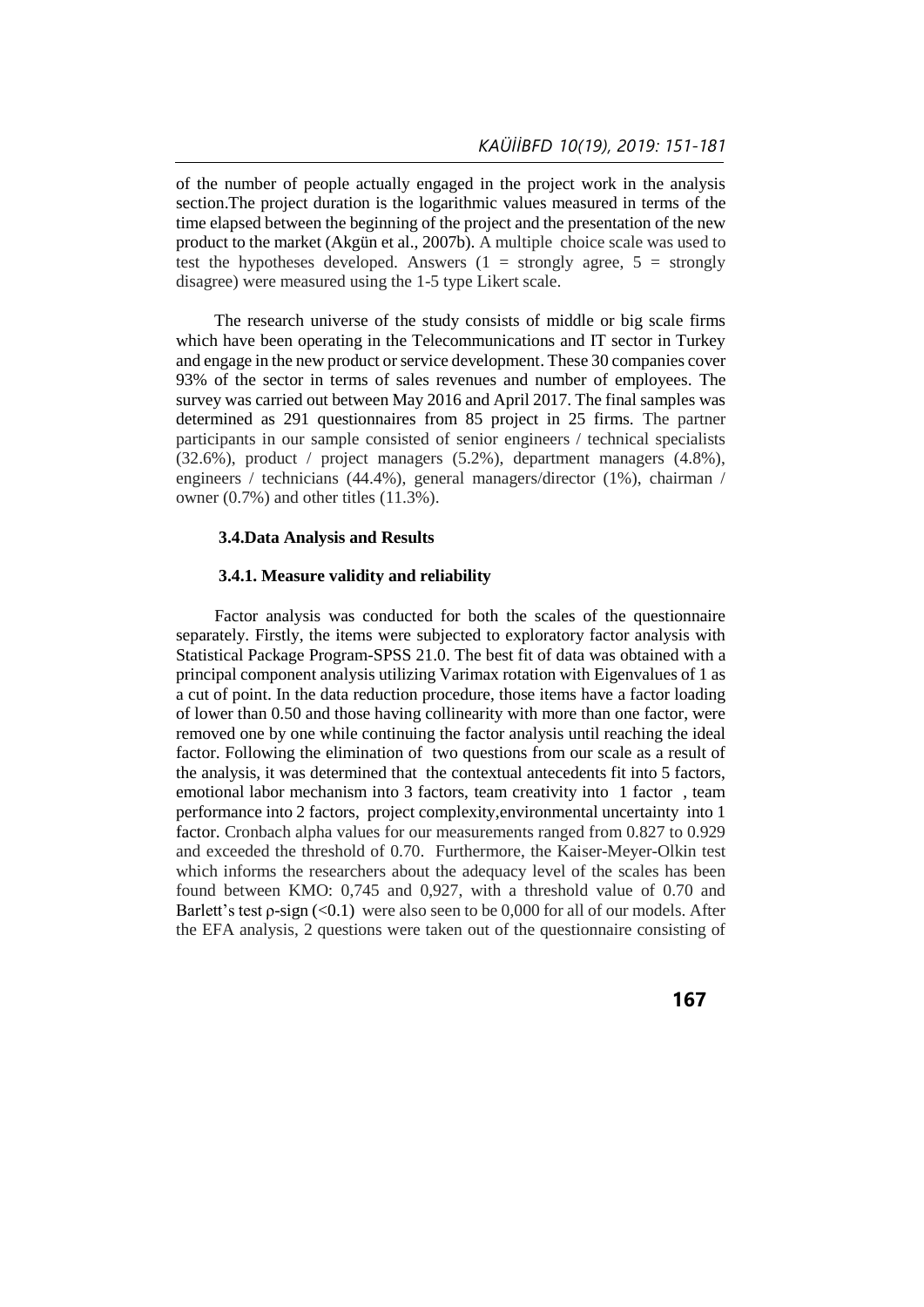64 questions and a total of 62 questions were evaluated. Since our measurements meet the required validity and reliability criterias and it is seen that for our scale can be applied feasibility of confirmatory factor analysis (CFA) .

 As shown in Table 1, all normalized pattern loadings are statistically significant ( $p<0.01$ ), therefore convergent validity was demonstrated. Reflective scales were utilized in this study in order to calculate the reliabilities(Kleijnen et. al., 2007). In order to evaluate the psychometric features of measurement instruments, a null model, with which there is no structural relation, was utilized. To calculate reliability, a Chronbach's Alpha, Composite Reliability (CR), and the Average Variance Extracted (AVE) were utilized. Internalconsistency is demonstrated when the reliability of each measure in a scale is above 0.7 (Brown, 2006; Kline, 2011). Cronbach's alpha and composite reliability values explain over the threshold value of 0.7 as recommended by Nunnally &Bernstein (1994). As it is demonstrated in Table 1, the measurement model provided enough evidence for internal consistency.

Convergent validity has been established by the examination of factor analysis results displayed in Table 1. Each manifest variables (MV) are loaded above in relationship to the related latent variables (LV). Convergent validity is also ensured when the average variance extracted (AVE) is higher than 0.5 (Hair, Anderson, Tatham,&Black,1998) With these, the measurements were subjected to CFA in the sem and it was seen that all the remaining questions were loaded at a value exceeding 0.60 after deduction of three questions with a factor load less than 0.60.Following this, the data was subjected to correlation analysis to test the discriminant validity of the measurements. As Fornell & Larcker (1981) stated, the value of AVE calculated for each variable should be higher than the latent factor correlations between variable pairs. The correlation values between the pair of variables are lower than the square root of the AVE value as shown in Table 1.The Cronbach Alpha's reliability value of the discipline variable is 0.69. Although this coefficient is less than 0.70, Gupta & Somers (1996) suggest that for a relatively newly developed scale, the threshold value can be taken as 0.60. Therefore, it was seen that our metrics meet the criterias of validity and reliability.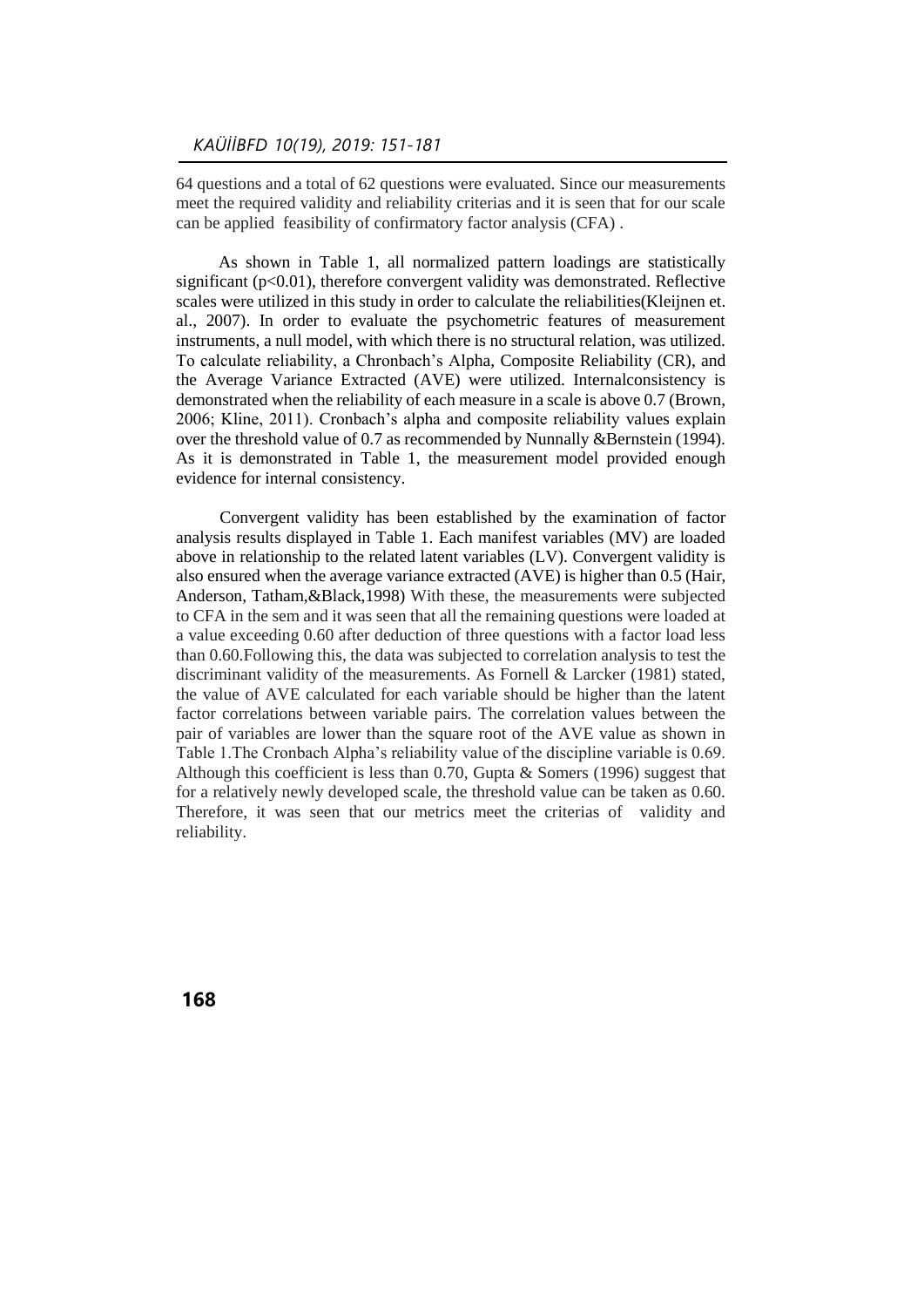| <b>Variables</b>         | Factor<br>loadings | Indicator<br>Weights | Mean | Std. Dev. | Cr.Alpha<br>> 0.7 | Comp.Real.<br>$-0.7$ | AVE<br>> 0.5 |
|--------------------------|--------------------|----------------------|------|-----------|-------------------|----------------------|--------------|
| Trust                    |                    |                      | 4,23 | 0,72      | 0,927             | 0,943                | 0,733        |
| G1                       | 0,809              | 0,182                |      |           |                   |                      |              |
| G2                       | 0.892              | 0.204                |      |           |                   |                      |              |
| G3                       | 0,891              | 0,182                |      |           |                   |                      |              |
| G4                       | 0.842              | 0,189                |      |           |                   |                      |              |
| G5                       | 0,84               | 0,209                |      |           |                   |                      |              |
| G6                       | 0,858              | 0,202                |      |           |                   |                      |              |
| <b>Discipline</b>        |                    |                      | 3,19 | 0,9       | 0,697             | 0,825                | 0,612        |
| D1                       | 0,743              | 0,394                |      |           |                   |                      |              |
| D3                       | 0,75               | 0,303                |      |           |                   |                      |              |
| D <sub>4</sub>           | 0.850              | 0,565                |      |           |                   |                      |              |
| Stress(Team Cris.)       |                    |                      | 3,96 | 0,74      | 0,834             | $^{0,9}$             | 0,75         |
| S1                       | 0,876              | 0,388                |      |           |                   |                      |              |
| S2                       | 0,873              | 0,381                |      |           |                   |                      |              |
| S3                       | 0,85               | 0,385                |      |           |                   |                      |              |
| Stress(Team Anx.)        |                    |                      | 3,14 | 1,06      | 0,827             | 0,894                | 0,738        |
| S4                       | 0,853              | 0,41                 |      |           |                   |                      |              |
| S5                       | 0.856              | 0,473                |      |           |                   |                      |              |
| S6                       | 0,869              | 0,283                |      |           |                   |                      |              |
| <b>Top Magt.Support</b>  |                    |                      | 3,93 | 0,74      | 0,848             | 0,891                | 0,621        |
| YON1                     | 0,731              | 0,21                 |      |           |                   |                      |              |
| YON2                     | 0,827              | 0,323                |      |           |                   |                      |              |
| YON3                     | 0,833              | 0,261                |      |           |                   |                      |              |
| YON4                     | 0,728              | 0,223                |      |           |                   |                      |              |
| YON5                     | 0.816              | 0,244                |      |           |                   |                      |              |
| <b>Surface Behaviour</b> |                    |                      | 3,19 | 0,9       | 0,823             | 0,875                | 0,584        |
| YD1                      | 0,696              | 0,169                |      |           |                   |                      |              |
| YD2                      | 0,701              | 0,267                |      |           |                   |                      |              |
| YD3                      | 0,715              | 0,188                |      |           |                   |                      |              |
| YD4                      | 0,851              | 0,311                |      |           |                   |                      |              |
| YD5                      | 0,843              | 0,351                |      |           |                   |                      |              |
| Deep Behaviour           |                    |                      | 3,81 | 0,75      | 0,83              | 0,88                 | 0,598        |
| DD1                      | 0,77               | 0,258                |      |           |                   |                      |              |
| DD2                      | 0,868              | 0,336                |      |           |                   |                      |              |
| DD3                      | 0.842              | 0,328                |      |           |                   |                      |              |
| DD <sub>4</sub>          | 0,8                | 0,293                |      |           |                   |                      |              |
|                          |                    |                      |      |           |                   |                      |              |

# **Table 1:Measurement model results**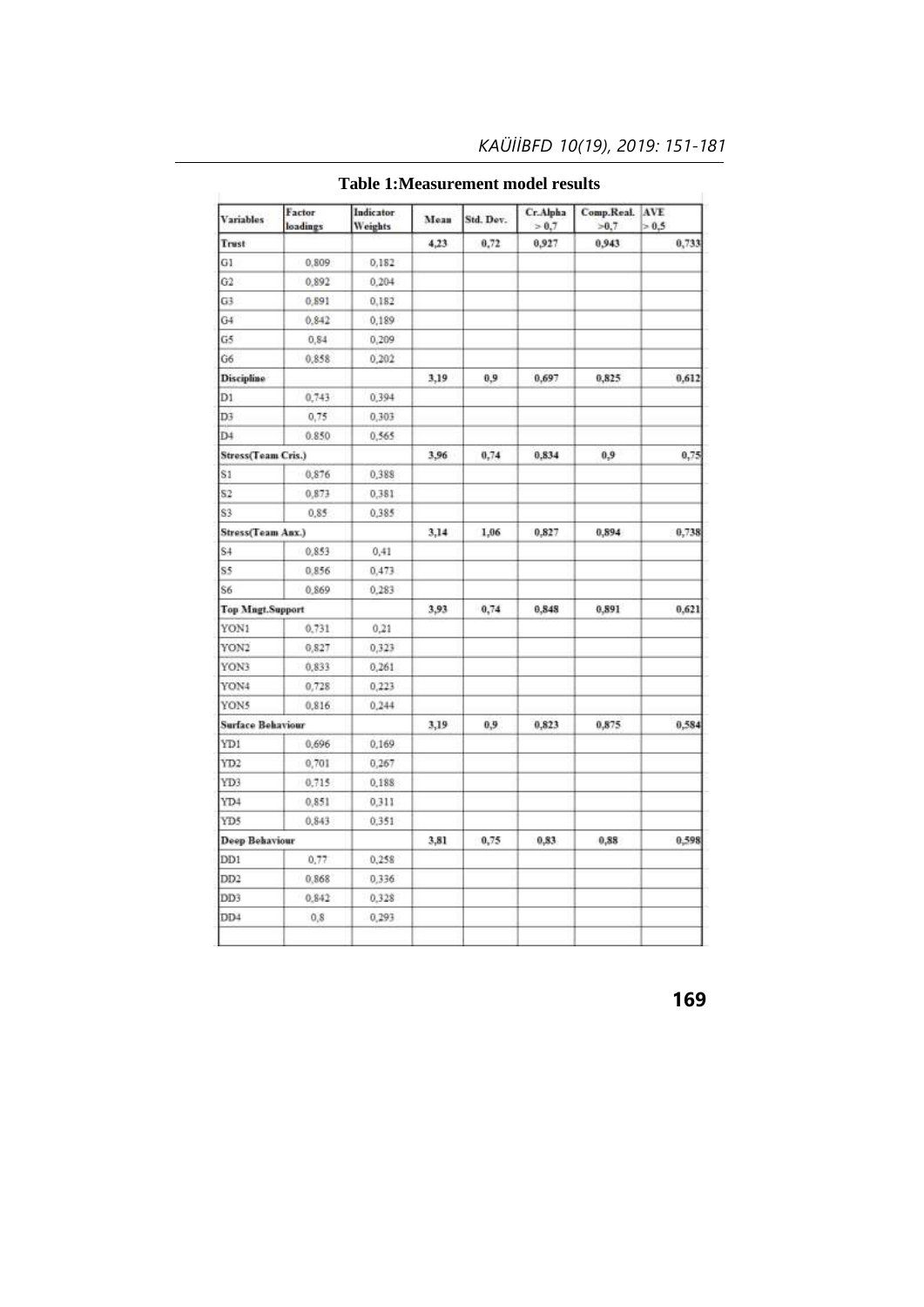# *KAÜİİBFD 10(19), 2019: 151-181*

| <b>Auto.Emotional Reg.</b>            |                                                                                                                                                                   |       | 3,99 | 0.59 | 0,854 | 0,892 | 0.583 |
|---------------------------------------|-------------------------------------------------------------------------------------------------------------------------------------------------------------------|-------|------|------|-------|-------|-------|
| ODD1                                  | 0,623                                                                                                                                                             | 0,21  |      |      |       |       |       |
| ODD <sub>2</sub>                      | 0.724                                                                                                                                                             | 0.211 |      |      |       |       |       |
| ODD3                                  | 0,788                                                                                                                                                             | 0,208 |      |      |       |       |       |
| ODD4                                  | 0,868                                                                                                                                                             | 0.249 |      |      |       |       |       |
| ODD5                                  | 0,783                                                                                                                                                             | 0,204 |      |      |       |       |       |
| ODD6                                  | 0,773                                                                                                                                                             | 0,229 |      |      |       |       |       |
| <b>Team Creativity</b>                |                                                                                                                                                                   |       | 4,04 | 0.65 | 0,921 | 0,936 | 0,645 |
| TAY1                                  | 0.826                                                                                                                                                             | 0.172 |      |      |       |       |       |
| TAY2                                  | 0,857                                                                                                                                                             | 0.168 |      |      |       |       |       |
| TAY3                                  | 0,824                                                                                                                                                             | 0.154 |      |      |       |       |       |
| TAY4                                  | 0.823                                                                                                                                                             | 0.158 |      |      |       |       |       |
| TAY5                                  | 0.753                                                                                                                                                             | 0.162 |      |      |       |       |       |
| TAY6                                  | 0,782                                                                                                                                                             | 0,141 |      |      |       |       |       |
| TAY7                                  | 0.774                                                                                                                                                             | 0.138 |      |      |       |       |       |
| TAY8                                  | 0.781                                                                                                                                                             | 0.152 |      |      |       |       |       |
| <b>Team PERF (Speed to</b><br>Market) |                                                                                                                                                                   |       | 3,78 | 0,75 | 0,821 | 0,881 | 0,651 |
| TAP14                                 | 0.77                                                                                                                                                              | 0,283 |      |      |       |       |       |
| TAP15                                 | 0.845                                                                                                                                                             | 0.343 |      |      |       |       |       |
| TAP16                                 | 0,838                                                                                                                                                             | 0,279 |      |      |       |       |       |
| TAP17                                 | 0,772                                                                                                                                                             | 0,333 |      |      |       |       |       |
| Team PERF.(Market<br>Success)         |                                                                                                                                                                   |       | 3,72 | 0,66 | 0.91  | 0,93  | 0,691 |
| TAP1                                  | 0.826                                                                                                                                                             | 0.224 |      |      |       |       |       |
| TAP2                                  | 0,794                                                                                                                                                             | 0,188 |      |      |       |       |       |
| TAP3                                  | 0,875                                                                                                                                                             | 0,166 |      |      |       |       |       |
| TAP4                                  | 0.869                                                                                                                                                             | 0.208 |      |      |       |       |       |
| TAP5                                  | 0.85                                                                                                                                                              | 0.21  |      |      |       |       |       |
| TAP10                                 | 0.765                                                                                                                                                             | 0.209 |      |      |       |       |       |
|                                       | <b>Project Process Complex.</b>                                                                                                                                   |       | 3.71 | 0.84 | 0,901 | 0.935 | 0.828 |
| PK1                                   | 0,883                                                                                                                                                             | 0,252 |      |      |       |       |       |
| PK2                                   | 0.935                                                                                                                                                             | 0,496 |      |      |       |       |       |
| PK3                                   | 0.912                                                                                                                                                             | 0.344 |      |      |       |       |       |
|                                       | <b>Environmental Uncertainity</b>                                                                                                                                 |       | 3,64 | 0,85 | 0,788 | 0,85  | 0.658 |
| CB1                                   | 0,943                                                                                                                                                             | 0.763 |      |      |       |       |       |
| CB <sub>2</sub>                       | 0.766                                                                                                                                                             | 0,039 |      |      |       |       |       |
| CB <sub>4</sub>                       | 0.704                                                                                                                                                             | 0,356 |      |      |       |       |       |
|                                       | Note: Loadings shown are after oblique rotation and Kaiser normalization.                                                                                         |       |      |      |       |       |       |
|                                       | Furthermore, discriminant validity is supported by two criteria in this study:                                                                                    |       |      |      |       |       |       |
|                                       | The AVE of each latent construct should be higher than the construct's highest squared correlation with any other<br>latent construct (Fornell and Lacker, 1981). |       |      |      |       |       |       |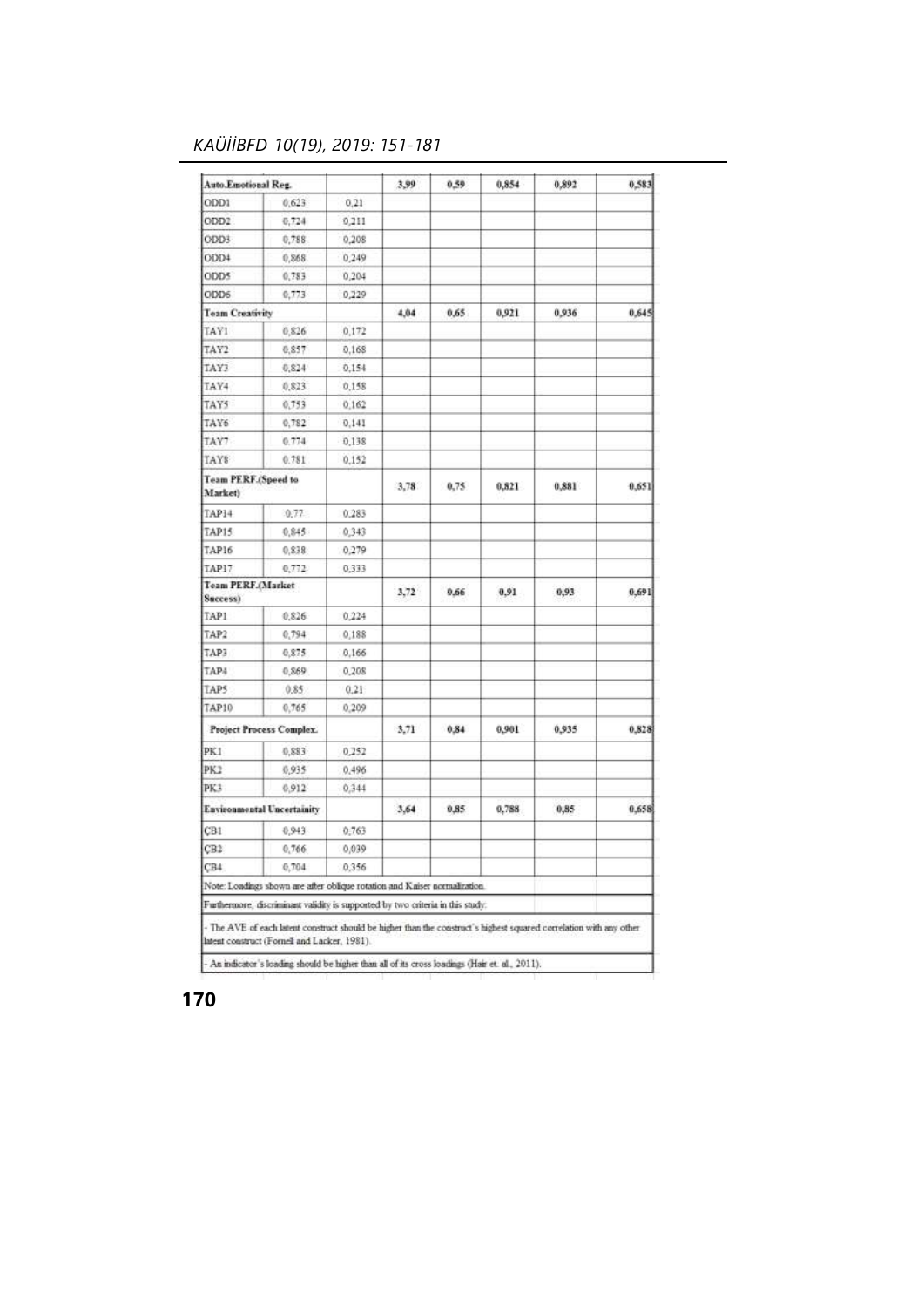*KAÜİİBFD 10(19), 2019: 151-181*

| <b>Construct</b>                                                           | 1.        | $\mathbf{2}$              | 3                         | 4          | 5                | 6                 | 7                         | 8        | 9        | 10        | 11    | 12    | 13      | 14      |
|----------------------------------------------------------------------------|-----------|---------------------------|---------------------------|------------|------------------|-------------------|---------------------------|----------|----------|-----------|-------|-------|---------|---------|
| 1.Trust                                                                    |           |                           |                           |            |                  |                   |                           |          |          |           |       |       |         |         |
| 2.Discipline                                                               | $0.589**$ |                           |                           |            |                  |                   |                           |          |          |           |       |       |         |         |
| 3.Stress(Team Crises)                                                      | $0.612**$ | $0.516**$                 |                           |            |                  |                   |                           |          |          |           |       |       |         |         |
| 4.Stress (Team Anxiety)                                                    | $-0.187*$ | $-0.116*0.01$             |                           |            |                  |                   |                           |          |          |           |       |       |         |         |
| 5. Top Management Support                                                  | $0.567**$ |                           | $0.539**0.427**$          | $-0.222**$ |                  |                   |                           |          |          |           |       |       |         |         |
| <b>6.Surface Behaviour</b>                                                 | 0,003     |                           | $0.141**0.273**$          | $0.373**$  | $-0,038$         |                   |                           |          |          |           |       |       |         |         |
| 7.Deep Behaviour                                                           |           |                           | $0.688**$ 0.612** 0.660** | $-0.059$   |                  | $0.507**$ 0.235** |                           |          |          |           |       |       |         |         |
| <b>8.Automatic Emotional Regulation</b>                                    |           |                           | $0.603**$ 0.527** 0.627** | $-0,041$   |                  |                   | $0.439**$ 0.268** 0.783** |          |          |           |       |       |         |         |
| 9. Team Creativity                                                         |           | $0.621**$ 0.482** 0.570** |                           | $-0,065$   | $0.508**0.117*$  |                   | $0.676**$                 | $0,655*$ |          |           |       |       |         |         |
| 10.Team Perf.(Speed to Market)                                             |           |                           | $0.528**$ 0.407** 0.607** | 0,024      | $0.346**$ 0.115* |                   | $0.473**0.479*$           |          | $0.510*$ |           |       |       |         |         |
| 11. Team Perf. (Market Success)                                            | 0,292**   | 0,093                     | $0.473**$                 | $0.196*$   | $0.149*$         |                   | $0.302**0.341**$          | $0,368*$ | 0,496*   | $0.601**$ |       |       |         |         |
| <b>12. Project Process Compleixty</b>                                      | $0,249**$ | 0,065                     | $0.211**$                 | $-0.407**$ | $0,210**$        | $-0.112*0.130*$   |                           | 0,036    | $0,179*$ | 0,076     | 0.069 |       |         |         |
| 13. Enviromental Uncertainity                                              | $-0,047$  | 0,049                     | 0,082                     | $-0,266**$ | $-0,056$         | $0,125*$          | 0,063                     | $0,120*$ | 0,072    | $0,135*$  | 0.072 |       |         |         |
| 14. Team Size                                                              | 0,076     | $-0,022$                  | $0,143*$                  | $-0,099$   | $-0,001$         | 0,083             | $0.155*$                  | $0,200*$ | 0,071    | 0,013     | $-0$  | 0,06  | $-0.05$ |         |
| <b>15. Project Duration</b>                                                | $-0,056$  | $-0,078$                  | $-0,024$                  | 0,001      | $-0,097$         | 0.03              | $-0,091$                  | $-0,098$ | $-0,028$ | $-0.081$  | 0,007 | 0,030 | $-0.07$ | 0,292** |
| *p<.05, **p<.01                                                            |           |                           |                           |            |                  |                   |                           |          |          |           |       |       |         |         |
| Note: Square roots of average variances extracted (AVEs) shown on diagonal |           |                           |                           |            |                  |                   |                           |          |          |           |       |       |         |         |

**Table2:Correlations among latent variables with sq. rts. of AVEs**

Table 2 shows the correlations and descriptive statistics between variables. Table 2 displays that both criteria above for discriminant validity is supported. Concerning the results of the above statistical tests for reliability and validity, it is assumed that the factors of the variables are sufficiently valid and reliable to test hypotheses.

## **3.4.2. Structural model and hypothesis testing**

 In this research, the Partial Least Squares (with the PLS-Smart 3.0 statistical package program) approach was used within the Structural Equation Model (SEM) to perform survey-related measurements and to calculate the structural parameters. In the analysis of data the reason for using the small squares based structural equation model of the data are not based on multiple normality, which is one of the basic assumptions of covariance-based structural equation modeling, and the number of samples obtained in the study is low (Fornell &Bookstein,1982; Chin, 1998). In parallel with previous work, rather than treating emotional labor as a composite (or second order) variable, For learning how each emotional labor behavior / dynamics affects project outputs,emotional labor was examined as emotional labor mechanisms instead of a single composite variable.

Before parameter estimation of our conceptual model, we have increased the research sample to 500 by means of Bootstrapping method.Taking into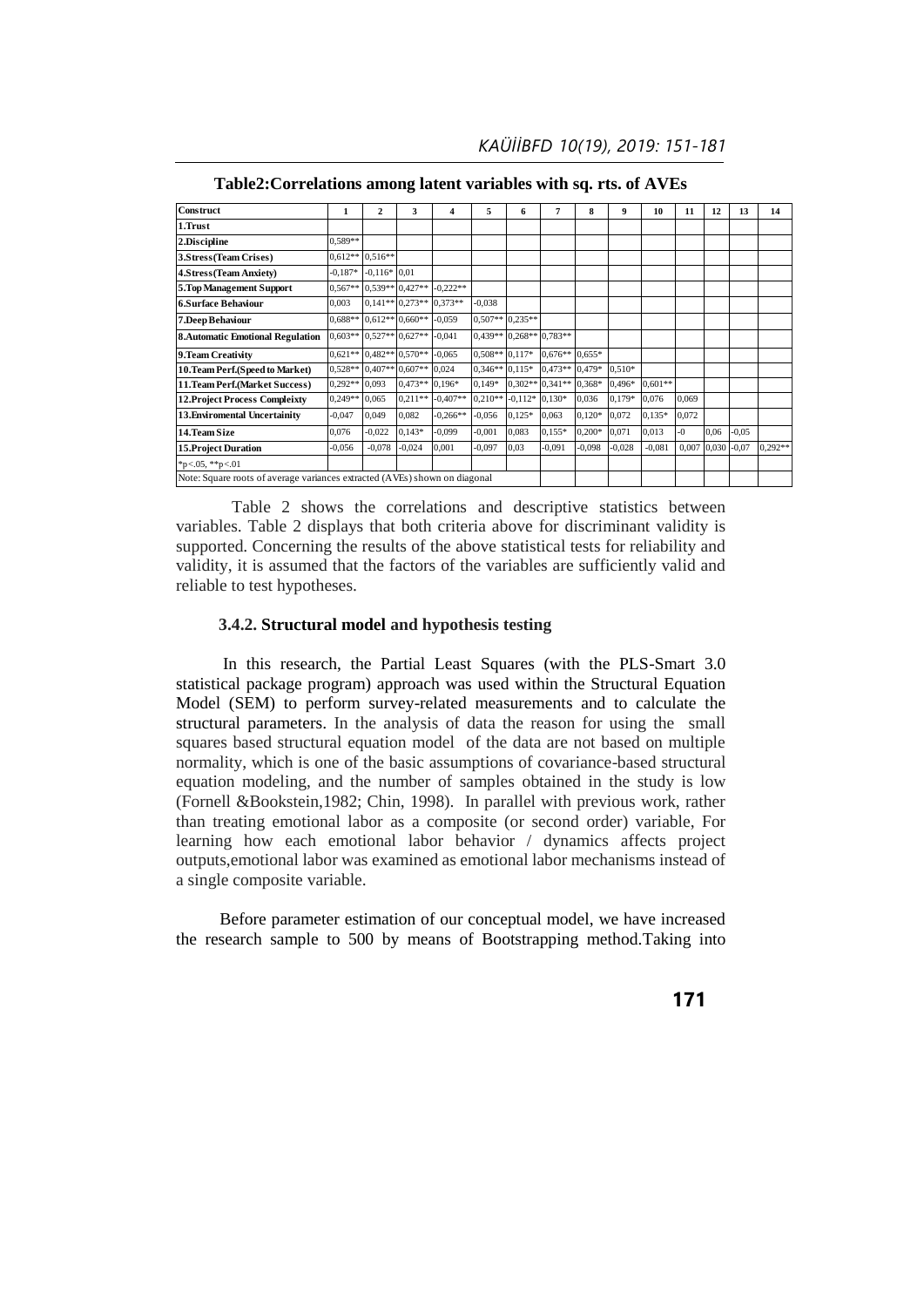consideration the direct relations in our proposed model .The results confirm the majority of our hypotheses regarding contextual antecedents, there is a positive relationship between discipline and deep behavior ( $\beta = 0.219$ , p <0,05) and H1 is partially supported statistically. In addition, the results of the analysis showed that the team crisis has significant and direct effect to the surface behavior ( $\beta$  = 0,337, p <0,01), deep behavior ( $\beta$  = 0,310, p <0,01) and automatic emotional regulation ( $\beta = 0.358$ ,  $p < 0.01$ ) so that H2 is supported statistically. It is shown that there is a positive relationship between team anxiety and surface behavior (β  $= 0.334$ , p <0.01)), in this context H3 is partially supported statistically. Trust appears to be positively associated with deep behavior (β = 0.334, p <0.01) and automatic emotional regulation (β = 0.263, p <0.01), thus H4 is partially supported statistically.The relationships between top management support and all emotional labor mechanisms demonstrated no significant effects. Hence, hypothesis H5 has not been supported statistically. However, findings reveal that the existence of a positive relationship between deep behavior ( $\beta$  = 0.429, p  $\leq 0.01$ ), automatic emotional regulation ( $\beta = 0.365$ , p $\leq 0.01$ ) and team creativity so that H7 and H8 are supported statistically. Since there is no relation between surface behaviour and team creativity, H6 is not supported statistically . It is also seen that there is a positive relationship between team creativity and market speed (0,508, p <.0,0) and market success ( $\beta$  = 0,501, p <.0,01), so H9 and H10 are supported statistically.

 In addition, the findings confirm that project process complexity has only a moderating role between team creativity( $\beta$ =-0,255,p <0.01) and market success. In other words, as the project process complexity increases in the team work of firms in our sample, the relationship between team creativity and market success is negatively affected. Therefore, findings support H11 but not H12.Lastly and interestingly, the findings indicate that environmental uncertainty does not have a moderating role between team creativity and team performance outputs. Therefore, findings do not support H13 and H14.

 According to the results obtained by using the Smart PLS program and taking the project complexity as a moderator variable, the model predicts that 24% ( $R2 = 0.24$ ) of change in ssurface behavior, 60% of change in deep behavior. 49% `explains. The antecedents presented in the model, control variables, and emotional labor mechanisms explain 52% of the change in team creativity. They all together explain 26% market speed and 32% change in market success.Vijayasarathy (2010) utilizes the R2 categorization of Cohen (1998) according to the effect sizes as small; 0.02, medium; 0.13, and large; 0.26. Hence,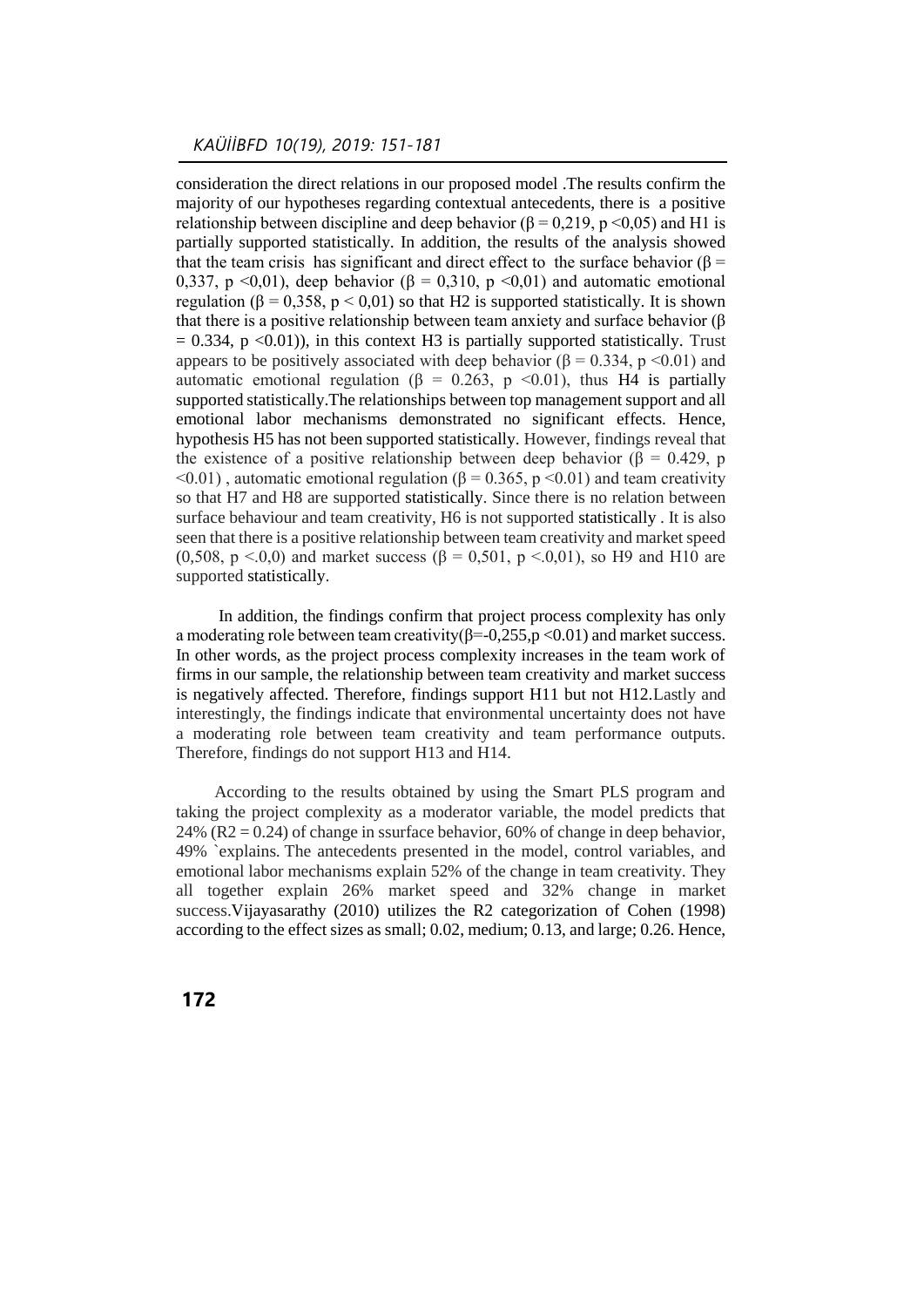the results reveal explicitly that, all the dependent variables have a large effect size. Table 3. displays the results of the hypotheses. **Table 3:Hypotheses results**

| <b>Hypotheses</b>                                          | <b>Results</b>   |  |  |
|------------------------------------------------------------|------------------|--|--|
| H1:Discipline -Emotional Labor(EL) Mechanism               | <b>Partly</b>    |  |  |
|                                                            | <b>Supported</b> |  |  |
| H2:Team Crisis-EL Mechanism                                | <b>Supported</b> |  |  |
| H3-Team Anxiety-EL Mechanism                               | <b>Partly</b>    |  |  |
|                                                            | <b>Supported</b> |  |  |
| H4: Trust-EL Mechanism                                     | <b>Partly</b>    |  |  |
|                                                            | <b>Supported</b> |  |  |
| H5:Top Management Support-EL Mechanism                     | Not Supported    |  |  |
| H6:Surface Behaviour-Team Creativity                       | Not Supported    |  |  |
| H7:Deep Behaviour-Team Creativity                          | <b>Supported</b> |  |  |
| H8: Automatic Emotional Regulation-Team Creativity         | <b>Supported</b> |  |  |
| H9:Team Creativity-TP.Speed to Market                      | <b>Supported</b> |  |  |
| H10::Team Creativity-TP. Market Success                    | <b>Supported</b> |  |  |
| H11-Team Creativity*Project Process Complexity.-TP.Market  | <b>Supported</b> |  |  |
| <b>Success</b>                                             |                  |  |  |
| H12-Team Creativity*Project Process Complexity-TP.Speed to | Not Supported    |  |  |
| Market                                                     |                  |  |  |
| H13-Team Creativity*Environmental Uncertainty-TP.Market    | Not Supported    |  |  |
| <b>Success</b>                                             |                  |  |  |
| H14-Team Creativity*Environmental Uncertainty-TP.Speed to  | Not Supported    |  |  |
| Market                                                     |                  |  |  |
| H15-Conrol Variables-Team Creativity                       | Not Supported    |  |  |
| H16-Control Variables-Team Performance(TP)                 | Not Supported    |  |  |

## **4. DISCUSSIONS AND CONCLUSIONS**

 In this study, emotional labor behaviors in project teams were investigated both theoretically and empirically for researchers as well as project managers in various fields such as Technology and Innovation Management, Project Management and Organizational Behavior. The present research contributes to the related literature by presenting a model of relationships among team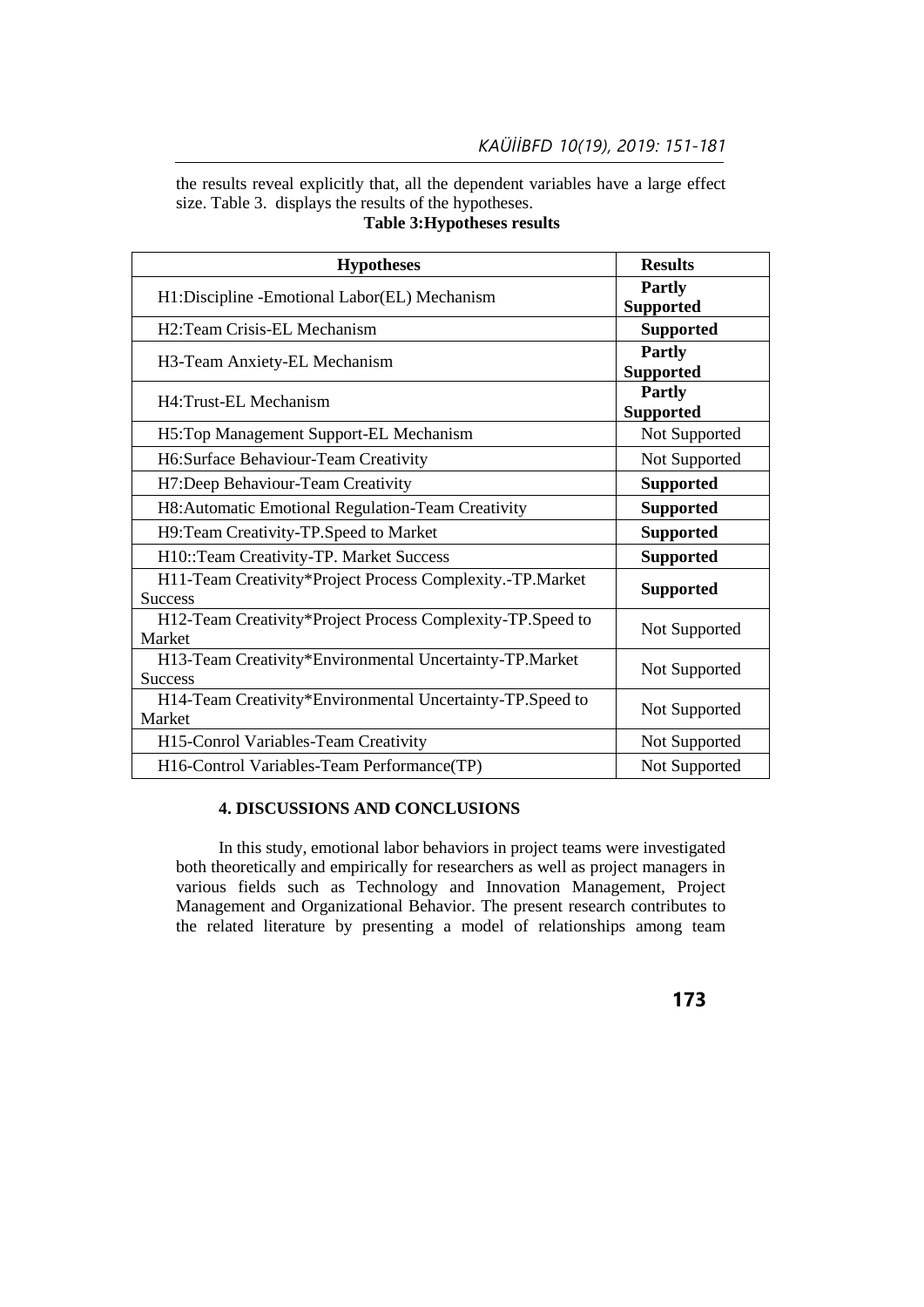contextual antecedents, emotional labor behaviors/mechanisms, team creativity and team performance. It also serves to fill an important gap in the literature of team management because the study examines the antecedents and outputs in a holistic perspective. Especially because the service and product development activities in the telecommunication and information sectors are of a complex nature and each project team has its own specific characteristics and values, this work is aimed to give a new perspective to emotional labor theory.

 Within the scope of this research emotional labor behaviors in project teams are structured in three dimensions as surface behavior, deep behavior and automatic emotional regulation. In this three-dimensional emotional labor construction,project members will begin to work closely and act primarily in order to comply with the rules of display (see surface behavior), and will eventually try and internalize these display rules (see deep behavior) and ultimately become members that will automatically exhibit these rules of conduct future (see automatic emotion regulation). It is also argued that this threedimensional or step-wise emotional labor project developed for project teams can be used in this work under the name of "Emotional Labor Mechanisms".

 Findings provide evidence of positive and significant effects (i) on deep behaviour of the discipline ,(ii) on deep behaviour and automatic emotion regulation of the trust , (iii) on all emotional labor dimensions of the team crisis , (iv) and on the surface behaviour of the team anxiety. The fact that the top management support has no effect on emotional labor mechanisms has emerged as an interesting result. This reveals the role of the antecedent on the emotional labor mechanisms of the structural context.In the same way, only the deep behavior and automatic emotional regulation from the emotional labor mechanisms exhibited in the project teams reveal the statistically positive and significant effects on team creativity.

 In addition, the results show that team creativity has a statistically positive and significant relationship to market speed and market success. This result is also parallel to past research in which a working environment that supports creativity has increased the amount of new products presented to the market (new product productivity) and new product sales (Chen,2006;Dul & Ceylan, 2014). As a parallel to past research,it is clear that the project processes complexity plays a moderating role on the relation between team creativity and team project performance **(**Lynn & Akgün, 1998; Akgün et al, 2007b; Salomo et al,2007; Stanko et al.,2012). This result also confirms Dul &Ceylan (2014) findings that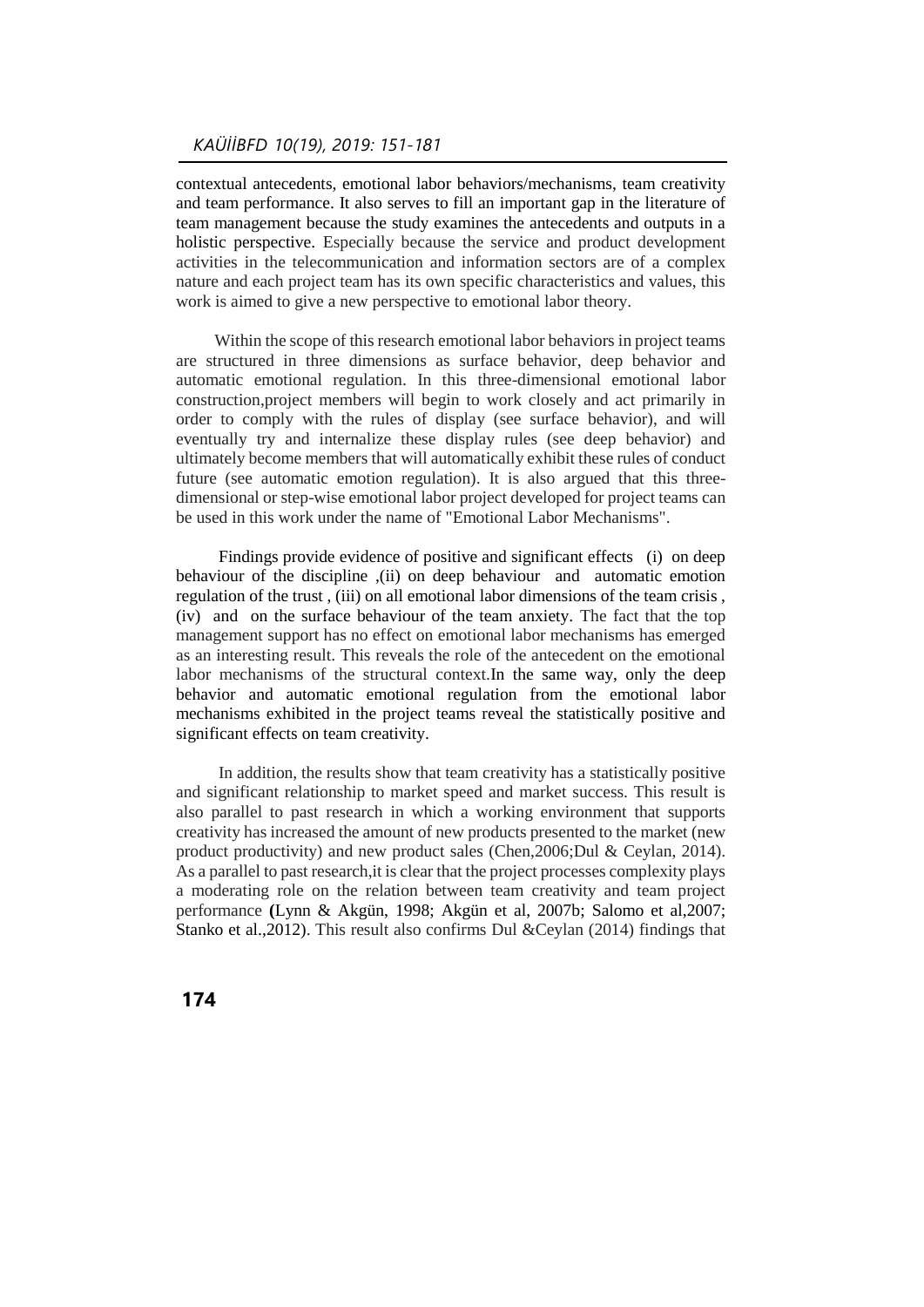an increase in individual creativity capacity will be also lead to the implementation and development of new and useful ideas in the works of the other members and that will improve the performance of the whole team or organization. Just as striking, the results show that environmental uncertainty does not affect the relationship between team creativity and team performance as moderator. This result confirms the work of Günsel (2008), suggesting that industry workers are already accustomed to the economy, market demands, and dependence on foreign markets and vendors, due to the inherent nature of telecommunication sector projects.

 The findings of this research offer some suggestions to managers, especially for senior executives of IT and Telecommunication sector and project managers. In order to increase the creativity at the team level, to accelerate the process of developing and introducing new products and services, and to increase the market success of the products, the emotional labor mechanisms in project teams appear as an important managerial tool. It will provide values such as a high trust climate, constructive questioning, positive feedback and forward notification, as well as sincere appreciation and rewarding within the organization or team, by correctly and effectively constructing and implementing emotional labor mechanisms by top and / or project managers. According to the results of this study, it is suggested that the persuasion and negotiation techniques that have been understood for their importance in the literature on organizational behavior have been used more by the senior management in order to enable the team members to easily adapt to the important emotional labor mechanisms such as deep behavior and automatic emotional regulation.

 As a result, it is also expected that the possibility of innovation-oriented studies will increase in the ICT sector in addition to sectors.The results of this study also highlight the vital role of team creativity in project teams on team outputs (both market success and market success of the new product). With this study, both contextual antecedents as well as emotional labor mechanisms have been made measurable by bringing them together and adapting at the team level. From this point of view, emotional labor concept and mechanisms for future researchers constitute a rich field of research.

## **5.LIMITATIONS AND FUTURE RESEARCH**

 There are some methodological constraints that affect the generalized results of this study, it should be noted that this study is particularly vulnerable to a systematic bias, such as the common method bias. This potential problem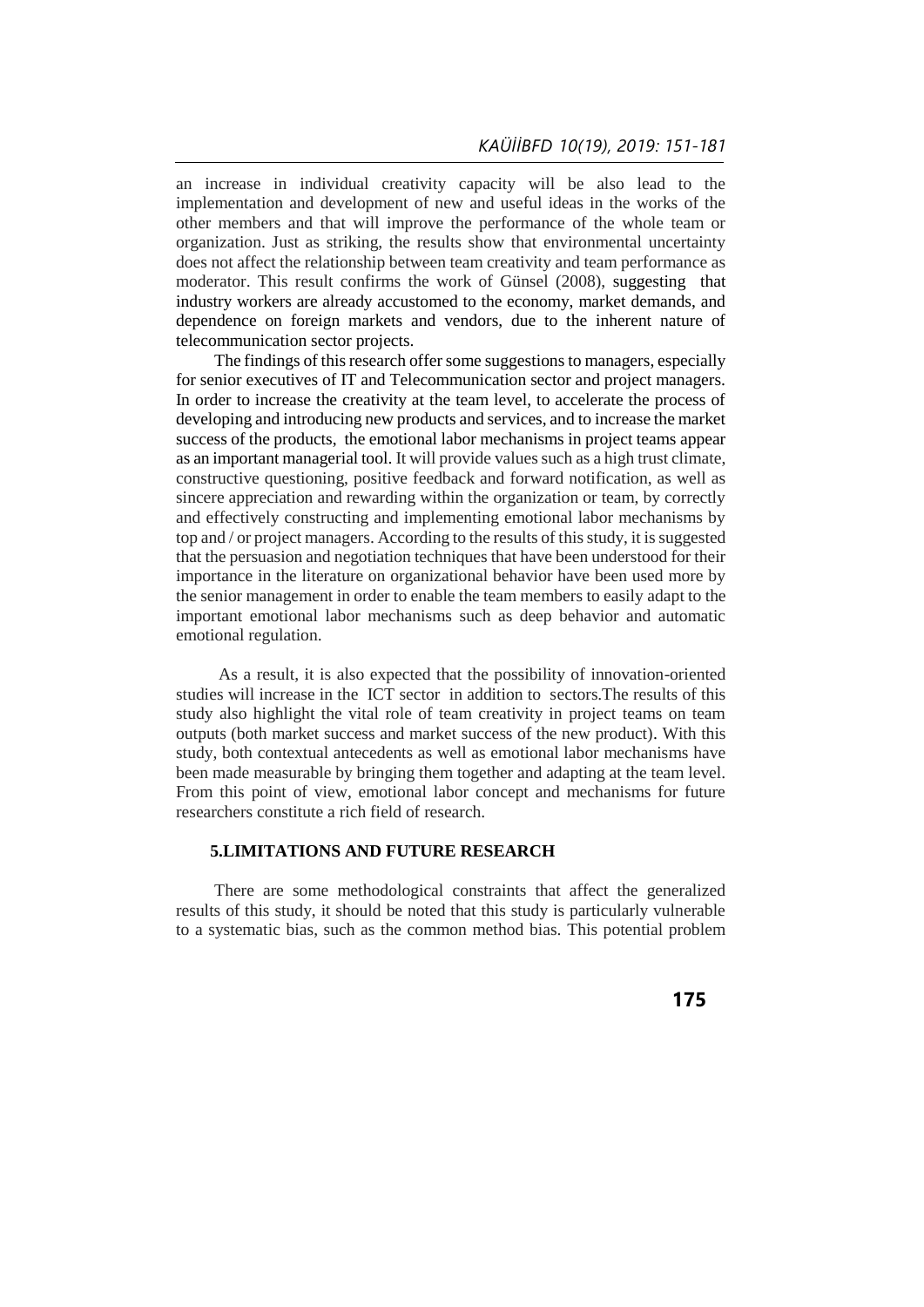was controlled by the Harman single factor test (Podsakoff & Organ, 1986). The results of the unrotated core component analysis show that there is a large number of variables on the eigenvalue one and that the systematic error is not a problem in terms of operation, showing that no factor alone can account for the total variance change alone (the highest variance is 27.33%).

 This research was carried out in a national context only on Turkish firms operating in the telecommunication and information sector in Istanbul and Ankara. In addition, the sample size  $(N = 85)$  is not very large and, it may be possible for a larger sample to represent project teams more successfully. In this study, the research universe is only telecom and information sector, mainly including project teams in service-oriented companies. Further research could be conducted for other industries in order to test the general validity of the results. This study was done in Turkey which has an emerging economy and the results could change according to the country, culture, economy, and sector, the welfare levels of the countries could have an impact on the results. In the field of ındustrial and organizational (I-O) psychology which examines the behavior of individuals in the working environment, and in order to understand and optimize the effectiveness, health and well-being of both individuals and organization, the emotional labor mechanisms discussed in this study could be examined as a new strategy.

#### **6.REFERENCES**

- Açıkgöz, A.,Günsel,A.,Bayyurt,N.,&Kuzey,C.(2014). Team climate, team cognition, team intuition, and software quality: The moderating role of Project complexity Group Decision and Negotiation, *Springer Science+Business Media Dordrecht 1145-1176.*
- Akgün, A. E, Byrne J.C., Lynn G. S., &Keskin H.(2007b). Team stressors, management support, and project and process outcomes in new product development projects, *Technovation 27, 628–639.*
- Akgün, A.E.,Keskin H.,Byrne J.C.,&Günsel A.(2011). Antecedents and Results of Emotional Capability in Software Development Project Teams, *J Prod. Innov. Manag.957–973, Product Development & Management Association.*
- Al-rais, M.M.(2011). The Effect of Geographic Dispersion, Language Differences, and Planning Effectiveness on Communication and Project Effectiveness: A Case Study from a Multinational Environment in the UAE, *Dissertation submitted in partial fulfillment of MSc Project Management Faculty of Business, The British University in Dubai.*
- Appolus, O.,Niemandi L.,&Karodia A.M.(2016). An Evaluation of The Impact
- **176**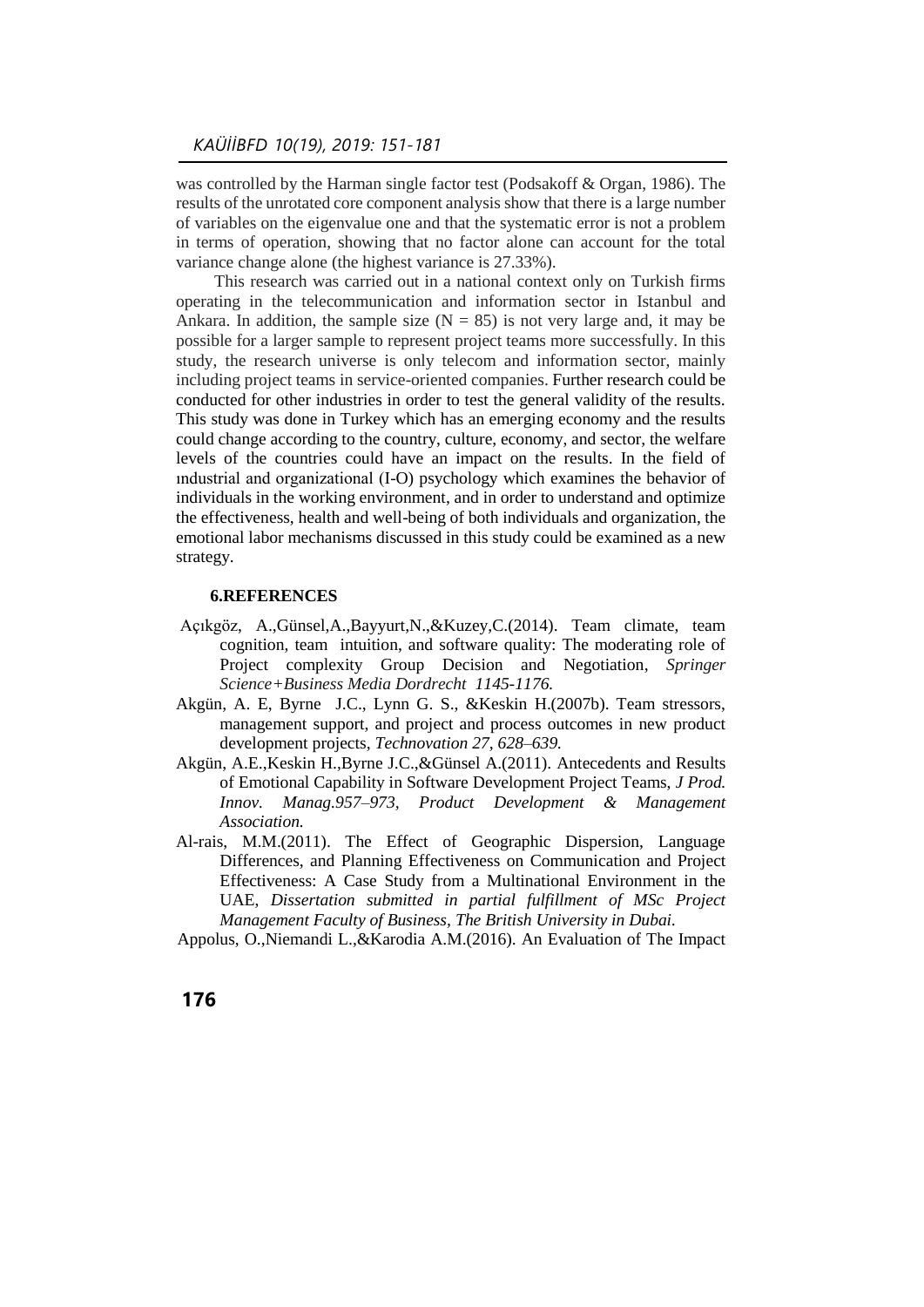of Emotional Intelligence on Team Effectiveness Among IT Professsionals at Bytes Systems Integration(South Africa),*Kuwait Chapter of Arabian Journal of Business and Management Review Vol.5,No:10.*

- Ashforth, B.E., &Humphrey, R. H. (1993). Emotional labor in service roles: the influence of identity. *Academy of Management Review, 18, 88–115.*
- Awiram, E.U.,Zwikael O,&Restubog S.L.D.(2013). Revisiting Goals, Feedback, Recognation and Performance Success: The Case of Project Team, *Group and Organization Management, XX(X) 1-31,SAGE.*
- Barczak, G., Lassk F. &Mulki J.(2010). Antecedents of Team Creativity: An Examination of Team Emotional Intelligence, Team Trust and Collaborative Culture, *Creativity and Innovation Management, Volume 19 Number 4, Blackwell Publishing Ltd.*
- Brotheridge, C. M., & Grandey, A. A.(2002). Emotional labor and burnout: Comparing two perspectives of people work. *Journal of Vocational Behavior, 60, 17–39.*
- Brotheridge, C. M., & Lee, R. T. (1998). On the dimensionality of emotional labour: Development and validation of the Emotional Labour Scale. *Paper presented at the First Conference on Emotions in Organizational Life, San Diego.*
- Brown, T. A. (2006). *Confirmatory factor analysis for applied research*. New York: The Guilford Press.
- Chen, M.H.(2006). Understanding the Benefits and Detriments of Conflict on Team Creativity Process, *Creativity and Innovation Management, Volume 15 Number 1 2006, Blackwell Publishing.*
- Çekmecelioğlu, H.G.,Günsel A.,&Ulutaş T.,(2012). Effects Of Emotional Intelligence On Job Satisfaction: An Empirical Study On Call Center Employees,*8th International Strategic Management Conference, Procedia - Social and Behavioral Sciences 58,363 – 369.*
- Chollet, B.,Brion S.,Chauvet V.,Mothe C.,&Geraudel M.,(2012). NPD Projects in Search of Top Management Support: The Role of Team Leader *Social Capital, M@n@gement, 15(1),43-75*.
- Chin, W. W. (1998). The partial least squares approach to structural equation modeling. *Modern methods for business research*, *295*(2), 295-336.
- Dayan, M. & Elbanna S.(2011). Antecedents of Team Intuition and Its Impact on the Success of New Product Development Projects, *Journal of Product Innovation Management 28(S1):159–174.*
- Denison, D.R.,Dutton J.E.,Kahn J. &Hart S.L.(1996). Organizational Context and Interpretation of Strategic Issues;A Note on CEOs'Interpretations of Foreign Investment*., Journal of Management Studies 33:4 July 1996,*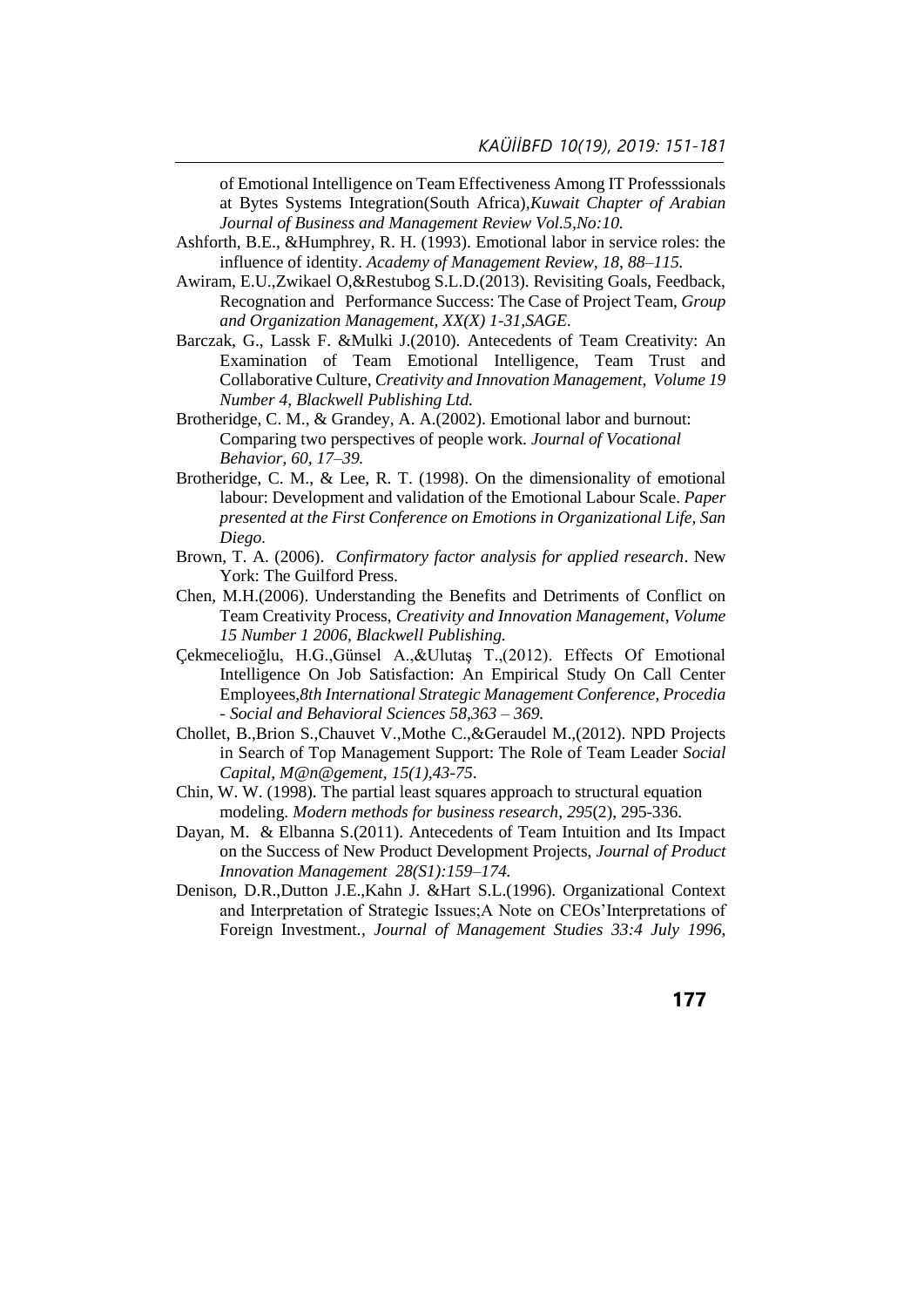*Blackwell Publishers Ltd.*

- Duke, A.B. ,Goodman J.M., Treadway D.C.,&Breland J.W.(2009). Perceived Organizational Support as a Moderator of Emotional Labor/Outcomes Relationships, Journal of Applied Social Psychology, 39, 5, pp. 1013–1034.
- Dul, J. & Ceylan C.(2014). The Impact of a Creativity-supporting Work Environment on a Firm's *Product Innovation Performance, Prod. Innov. Managemet.*
- Dyne, L.V,Jehn K.A.,&Cummings A,.(2002). Differantial effects of strain on two forms of work performance: individual employee sales and creativity, *journal of organizational Behaviour,23,57-74.*
- Edmondson, A.C & Nembhard İ.M.,(2009). Product Development and Learning in Project Teams: The Challenges Are the Benefits, *The Journal of Product Innovation Management, 26:123–138.*
- Fornell, C., & Bookstein, F. L. (1982). Two structural equation models: LISREL and PLS applied to consumer exit-voice theory. *Journal of Marketing research*, 440-452.
- Fornell, C., & Larcker, D. F. (1981). Structural equation models with unobservable variables and measurement error: Algebra and statistics. *Journal of marketing research*, 382-388.
- Frese, M., &Zapf, D. (1994). Action as the core of work psychology: a German approach. In H. C. Triandis, M. D.Hough, & L. M. Hough (Eds.), *Handbook of industrial and organizational psychology, vol. 4, 271– 340.Palo Alto: Consulting Psychologists Press.*
- Geng, Z ,Liu L.C.,Liu X. & Feng J.,(2013). The effects of emotional labor on frontline employee creativity, *International Journal of Contemporary Hospitality ManagementVol. 26 No. 7, 1046-1064.*
- Gibson, N.C.& B.,Birkinshaw J.(2002). Contextual Determinants of Organizational Ambidexterity, CEO Publication T02 -6 415 Center of Effective Organizations, *Marshall Scholl of Businesss University of Southern California-Los Angeles.*
- Grandey, A. A.(2000). Emotion Regulation in the Workplace: A New Way to Conceptualize Emotional Labor, *Journal of Occupational Health Psychology, 5, 95-110.*
- Gross, J. (1998a). Antecedent- and response-focused emotion regulation: Divergent consequences for experience, expression, and physiology. *Journal of Personality and Social Psychology, 74(1), 224—237.*
- Gross, J.(1998b). The emerging field of emotion regulation: An integrative review. Review of General Psychology,2(3), 271-299.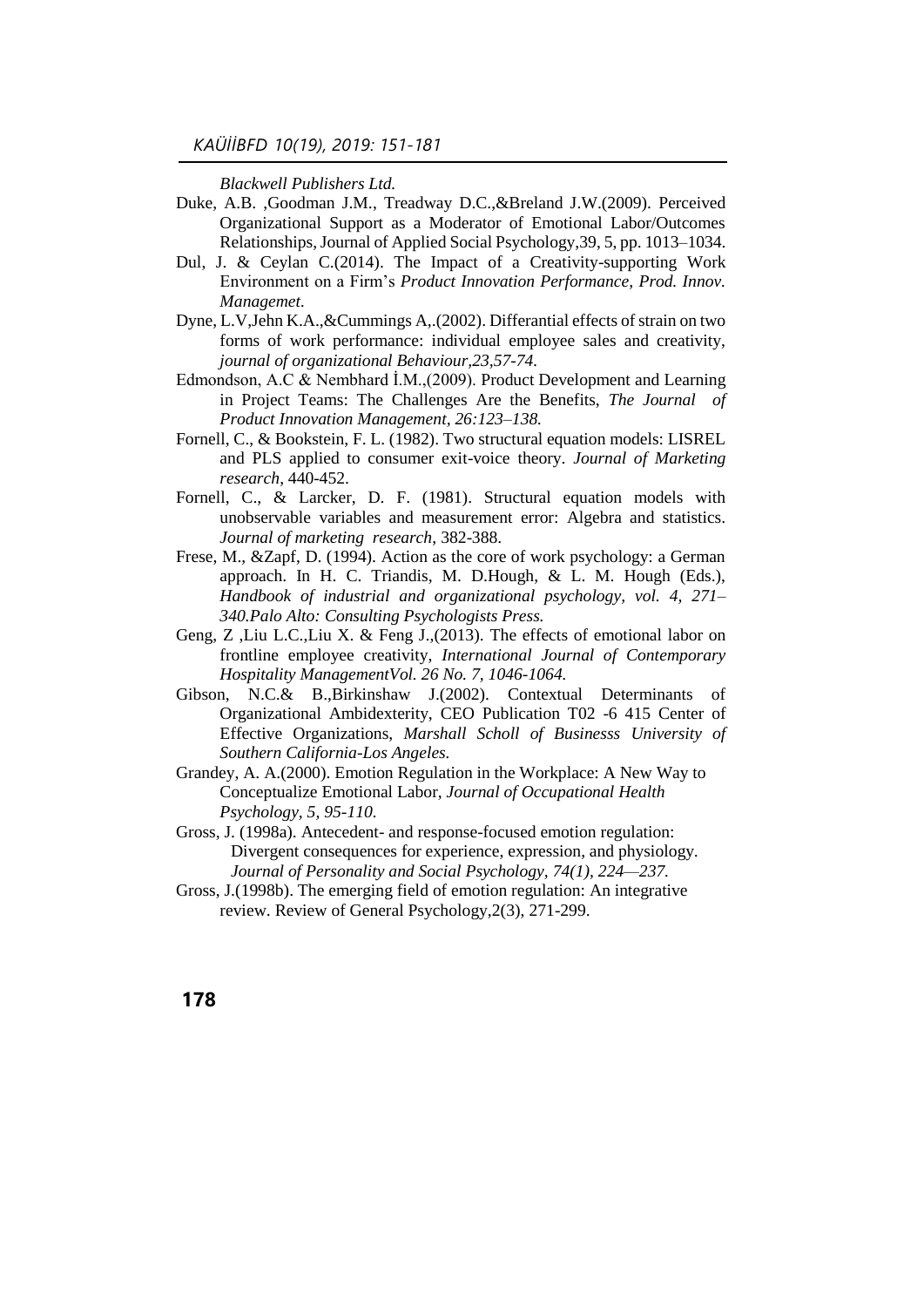- Gumusluoglu, L., & Ilsev, A. (2009). Transformational leadership, creativity, and organizational innovation. *Journal of business research*, *62*(4), 461- 473.
- Gupta, Y.P.,&Somers, T. M. (1996). Business strategy, manufacturing flexibility, and organizational performance relationships: a path analysis approach. *Production and Operations Management*, *5*(3), 204-233.innovation. *Journal of business research*, *62*(4), 461-473.
- Günsel, A.(2008). Yeni ürün Geliştirme Takımlarında Duygusal Yeteneği Etkileyen Faktörler ve Bunun Proje Performansına Etkileri'',*Gebze Yüksek Tekonoloji Enstitüsü, Sosyal Bilimler Enstitüsü, Doktora Tezi.*
- Günsel, A.(2014). The Effects Of Emotional Labor On Software Quality: The Moderating Role of Project Complexity, *Journal Of Global Strategic Management 16, December.*
- Hair, J. F., Anderson, R. E., Tatham, R. L. & Black, W. C.(1998). *Multivariate data analysis*. 5th Edition, New Jersey: Prentice-Hall Inc.
- Hekkala, R.,NewmanN M. & Uruquhart C.,(2012). Building A Substantive Theory of Emotions From An Iois Project, *Pacific Asia Conference on Information Systems(PACIS 2012 Prooceedings, Paper 6,AIS Electronic Library.*
- Hochschild, A. R. (1983). The Managed Heart: *Commercialization of Human Feeling. Berkeley: University of California Press.*
- Jarvi, P. A. C.(2015). Emotion Regulation Methods of Finnish IT Leaders, Master Thesis, Faculty of Social Sciences, Norwegian School of Hotel Management.
- Katzenbach, J. R. & Douglas K.S. ,(2005). The Discipline of Teams, *Harvard Business Review, the high-performance organization, July–August 2005.*
- Kline, R. B. (2011). *Principles and practice of structural equation modeling*. 3rd Edition, New York: The Guilford Press.
- Liu, Y.,L. Prati L.M.,Perrewe P. L. &Ferris G.R. (2008). The Relationship Between Emotional

 Resources and Emotional Labor: An Exploratory Study, *Journal of Applied Social Psychology 38, 10,2410–2439.*

- Lynn, G.S& Akgün A.E,(1998). Innovation strategies under the uncertainty: a continence approach. *Eng Manag J 10:11–17.*
- Mahato, M.M, Kumar P. & Raju P.G.(2014). Impact of Emotional Labor on Organizational Role Stress – A Study in the Services Sector in India, *Procedia Economics and Finance 11,110 – 121, ScienceDirect.*
- Mann, S. (2006). Expectations of emotional display in the workplace, *Leadership and Organizational Development Journal, 28(6):552-570.*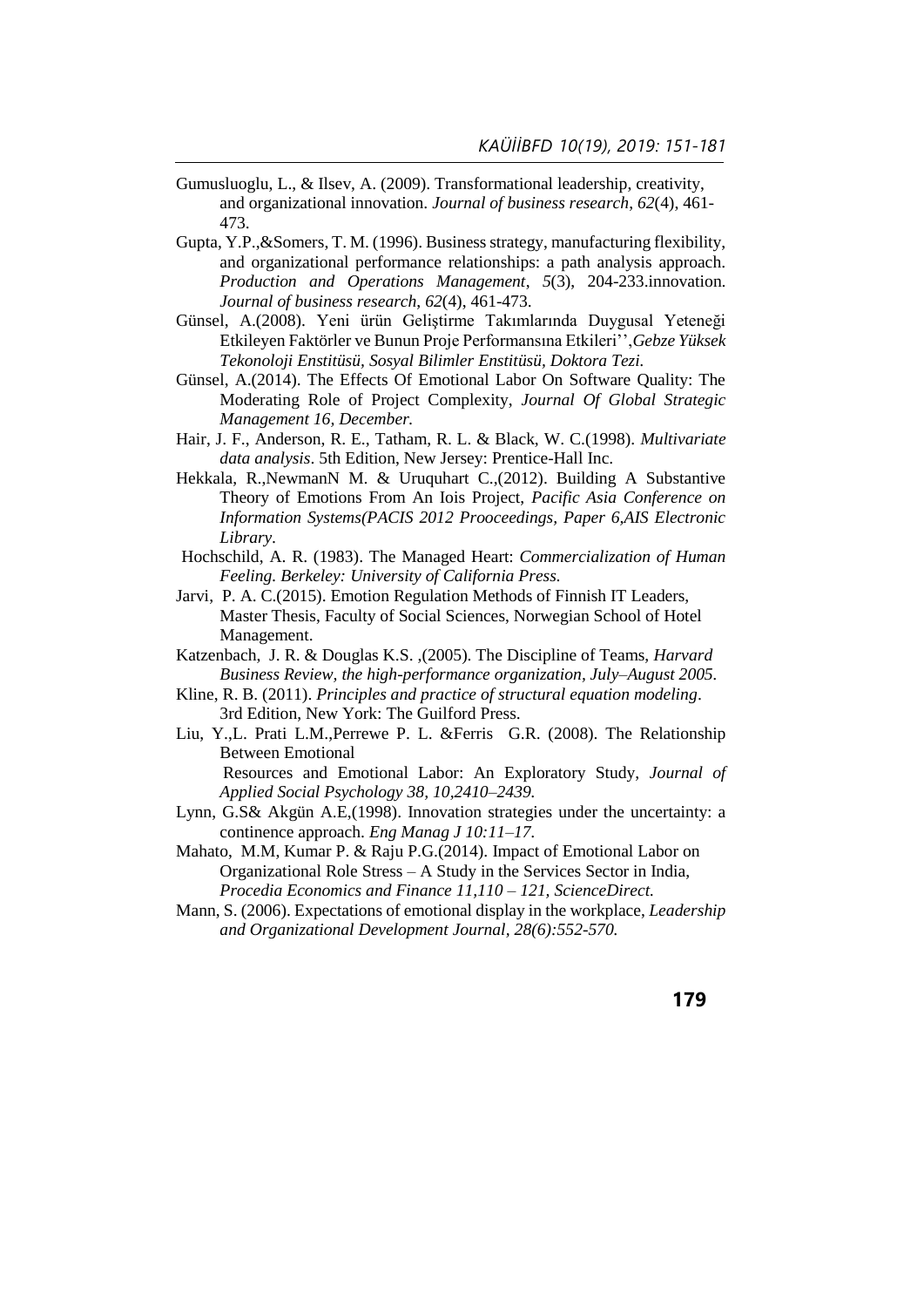- Manz, C. (2003). Emotional discipline*: The power to choose how you feel; 5 life changing steps to feeling better every day*. Berrett-Koehler Publishers.
- Morris, J. A. & Feldman, D.C. (1996). The dimensions, antecedents, and consequences of emotional labor. *Academy of Management Journal, 21, 989–1010.*
- Nunnally, J. C. & Bernstein, I. H. (1994). *Psychometric theory*. 3rd Edition, New York: McGraw-Hill Inc.
- O'Dwyer, O.,Conboy K.,&Lang M.(2012). Agile Practices: The Impact on Trust in Software Project Teams, Article in *IEEE Software, Researchgate*.
- Özbingöl, B.Z.N,(2013). Impact of Emotional Labor on Organizational Outcomes: A Comperative Study in Public and Private Universities, Doktora Tezi, *Marmara Üniversitesi Sosyal Bilimler Enstitüsü İngilizce İşletme Anabilim Dalı Örgütsel Davranış Bilim Dalı.*
- Park, J.&Lee J.,(2014). Knowledge sharing in information systems development projects: Explicating the role of dependence and trust, *International Journal of Project Management 32,153–165.*
- Parry, M. E., Song, M., De Weerd‐Nederhof, P. C.& Visscher,K.(2009). The impact of NPD strategy, product strategy, and NPD processes on perceived cycle time. *Journal of Product Innovation Management*, *26*(6), 627-639.
- Paulus, P.B.(2000). Groups, teams, and creativity: The creative potential of ideagenerating groups, Applied Psychology: *An international review, 49,237– 62.*
- Pugliesi, K. (1999).The consequences of emotional labor: Effects oon work stress, job satisfaction and well-being. *Motivation and Emotion,23,125- 154*
- Pirola, M.&Mann L.,(2004). The relationship between individual creativity and team creativity: aggregating across people and time, *Journal of Organizational Behavior,25, 235–257.*
- PMI, (2013). *A Guide to Project Management Body of Knowledge(PMBOOK Guide),Fifth edition*.
- Podsakoff, P.M.,&Organ,D.W.(1986). Self-reports in organizational research: Problems and prospects. *Journal of management*, *12*(4), 531-544.
- Rego, A., Sousa, F., Pina e Cunha, M., Correia, A. &Saur-Amaral, I. (2007). Leader Self-Reported Emotional Intelligence and Perceived Employee Creativity: An Exploratory Study, *Creativity and Innovation Management, 16, 250–64.*
- Salomo, S, Weise J.& Gemünden H.G.(2007). NPD Planning Activities and Innovation Performance, The Mediating Role of Process Management and the Moderating Effect of Product Innovativeness, *Prod Innov*